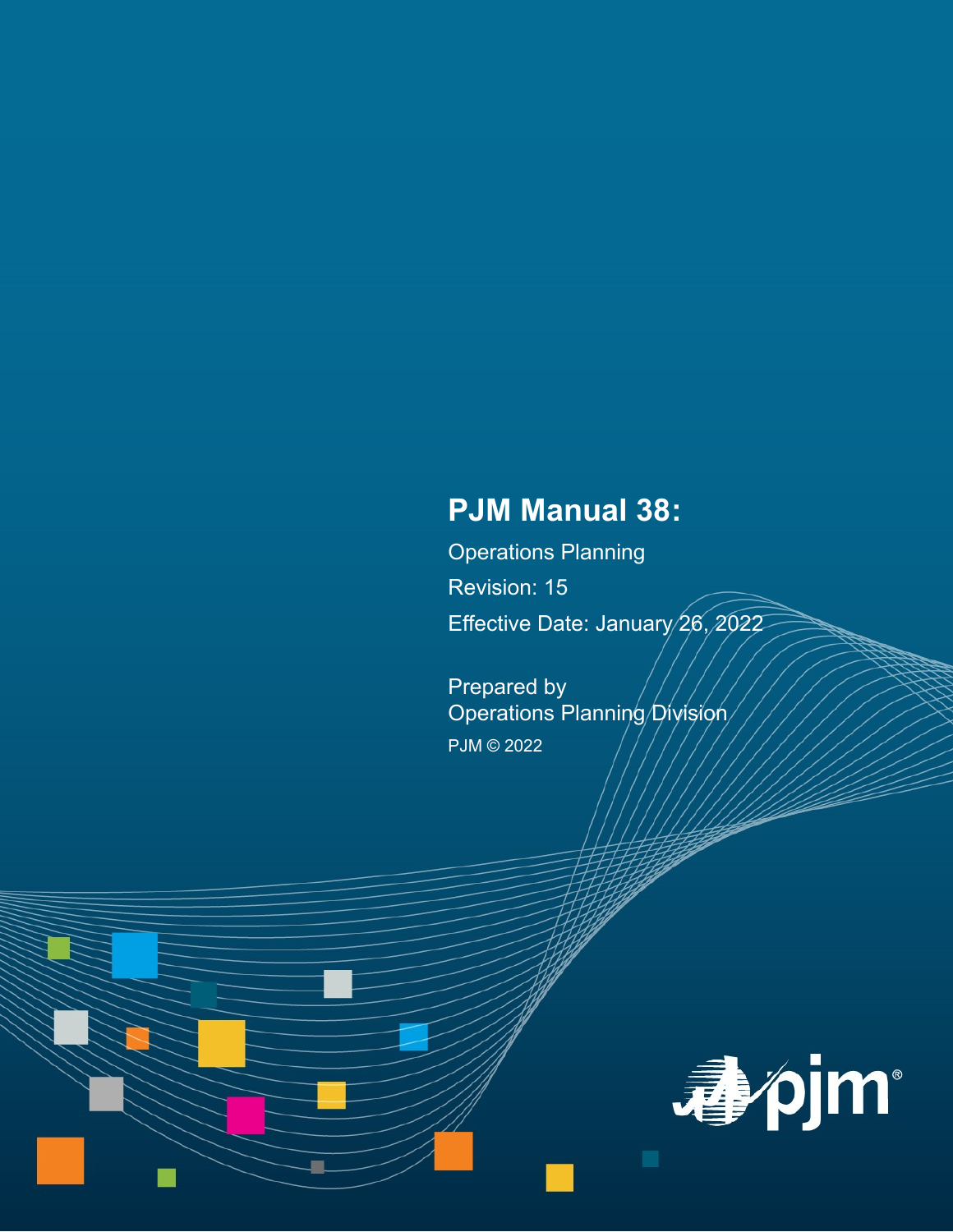

# **Table of Contents**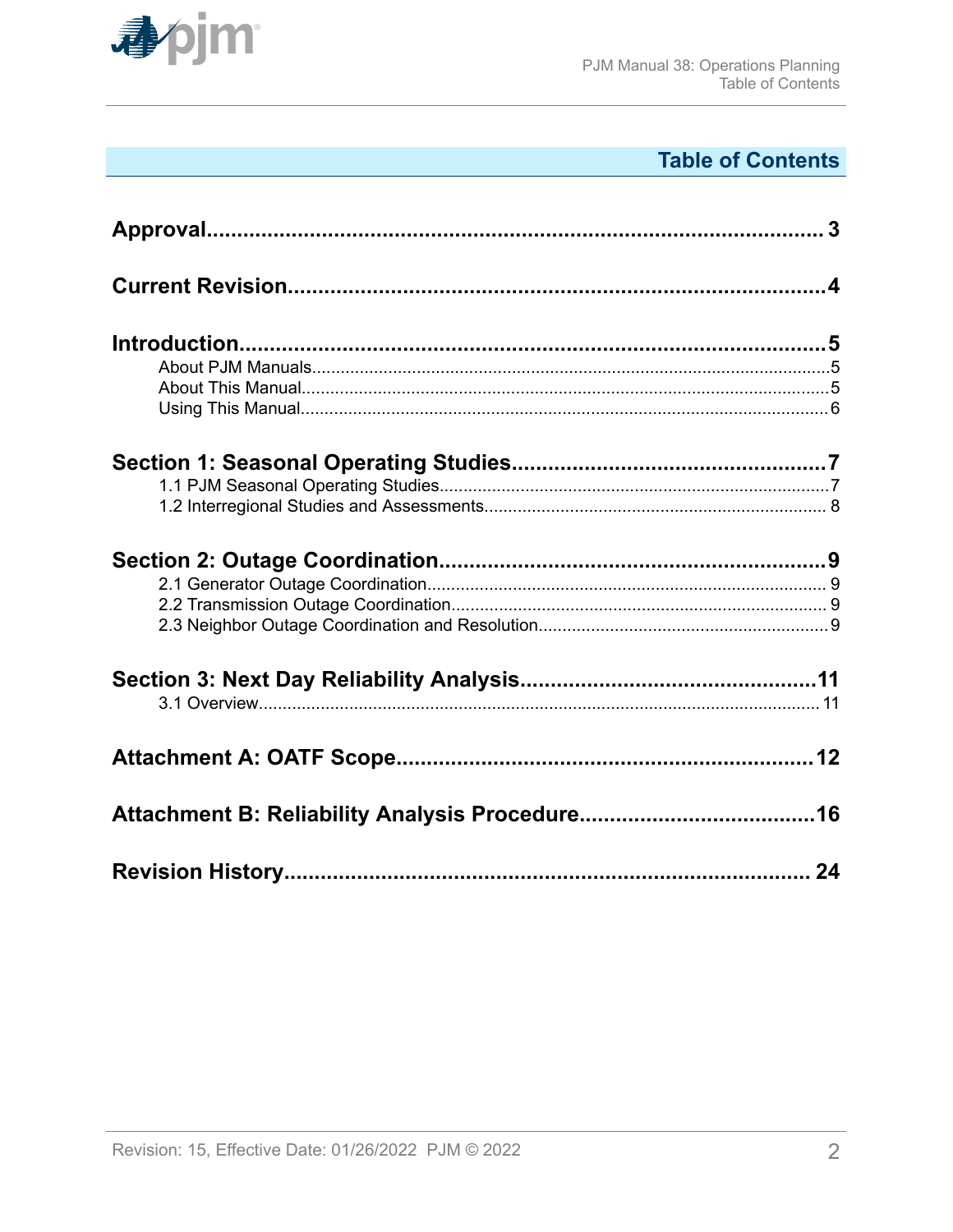<span id="page-2-0"></span>

## **Approval**

Approval Date: 01/26/2022 Effective Date: 01/26/2022 Simon Tam, Manager

Transmission Operations Department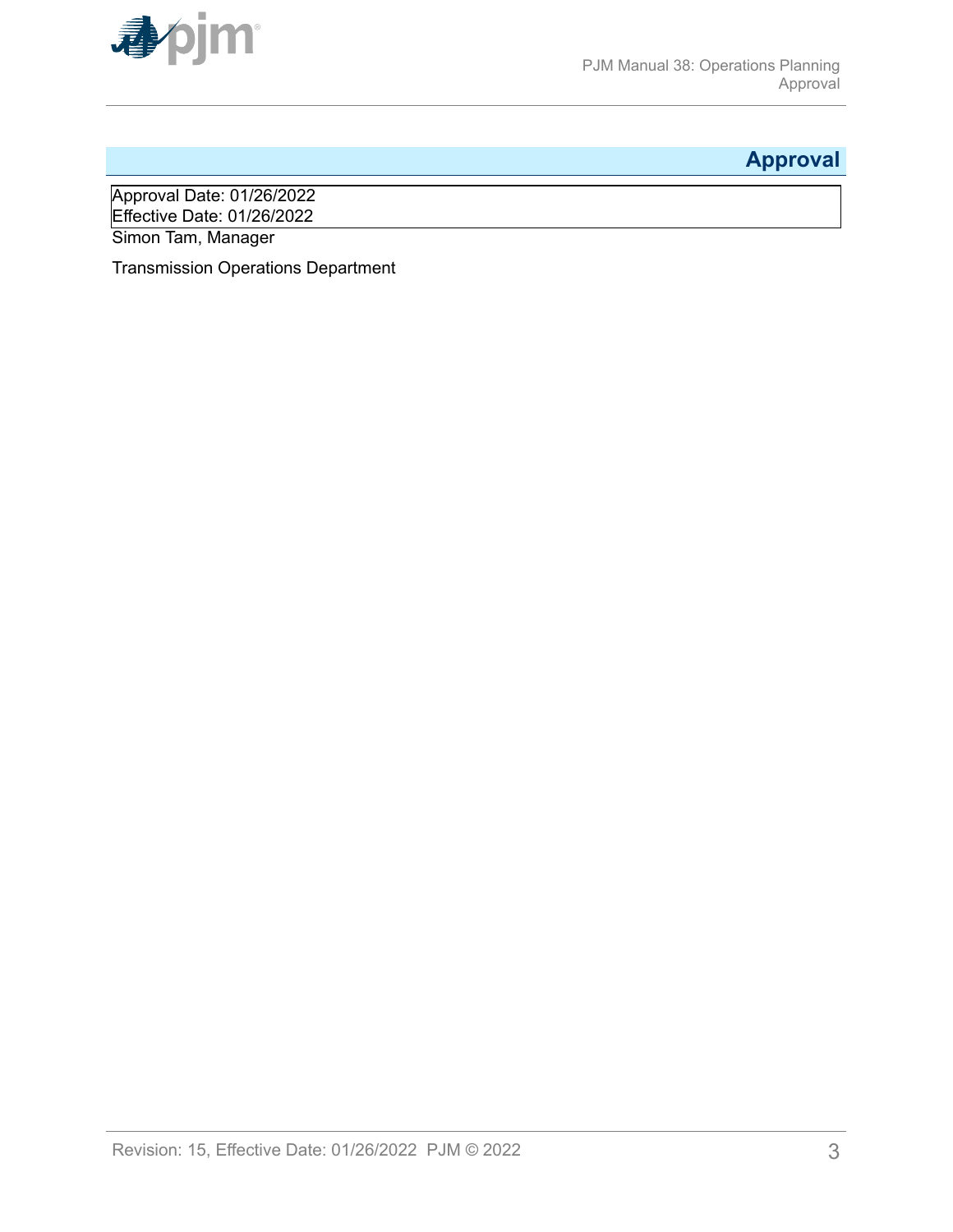<span id="page-3-0"></span>

## **Current Revision**

## **Revision 15 (01/26/2022):**

- Periodic cover to cover review.
- Section 1.2: Updated ERAG study and participation.
- Attachment A: Updated OATF scope.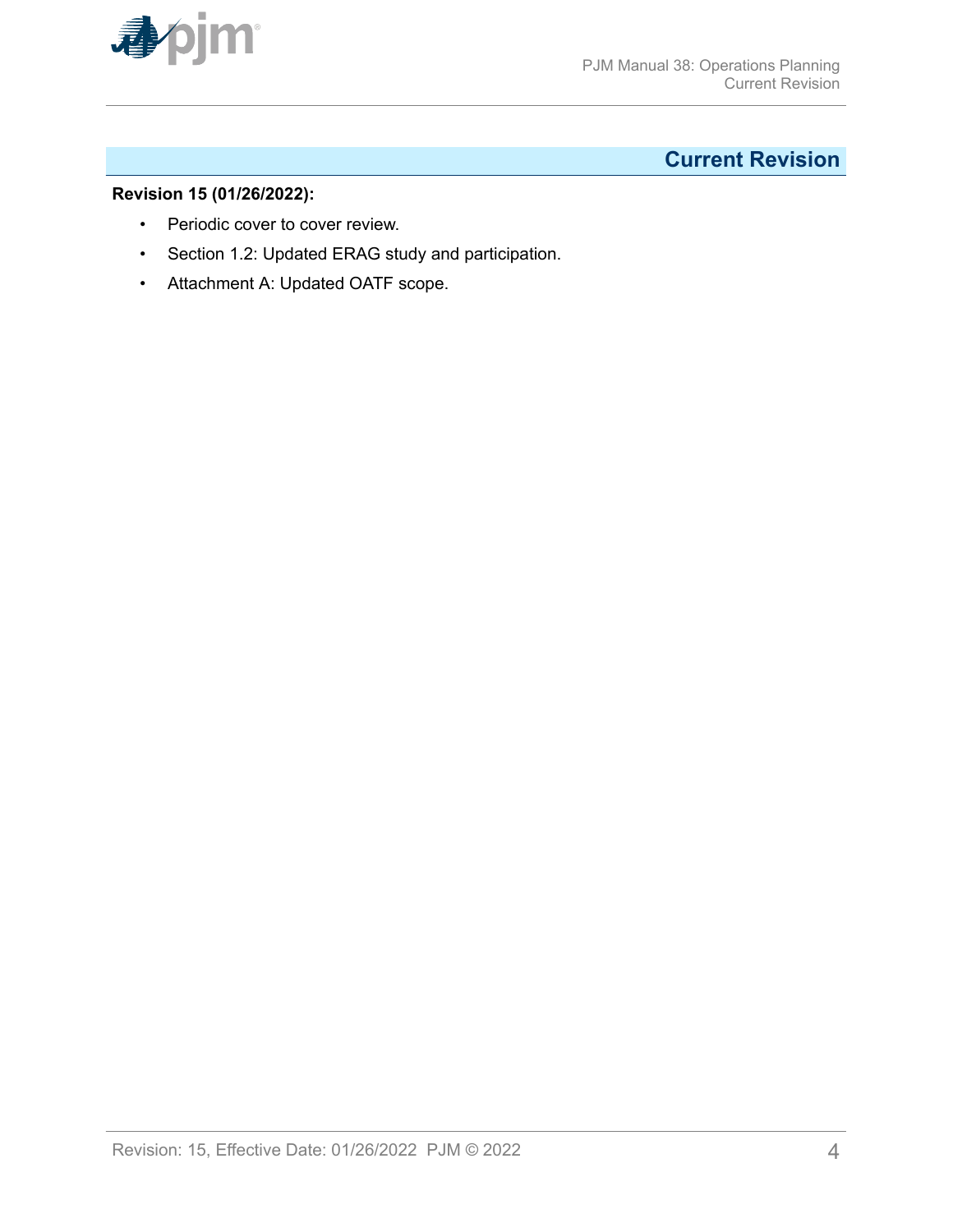<span id="page-4-0"></span>

## **Introduction**

W*e*lcome to the *PJM Manual for Operations Planning*. In this Introduction, you will find the following information:

- What you can expect from the PJM Manuals in general (see "*About PJM Manuals*").
- What you can expect from this PJM Manual (see "*About This Manual*").
- How to use this manual (see "*Using This Manual*").

## **About PJM Manuals**

The PJM Manuals are the instructions, rules, procedures, and guidelines established by PJM for the operation, planning, and accounting requirements of PJM RTO and the PJM Energy Market. The Manuals are grouped under the following categories:

- **Transmission**
- PJM Energy Market
- Generation and transmission interconnection
- Reserve
- Accounting and Billing
- PJM Administrative services

For a complete list of all PJM Manuals, go to the Library section on PJM.com

## **About This Manual**

The *PJM Manual for Operations Planning* focuses on how PJM and the PJM Members are expected to carry out reliability coordination duties in accordance with the PJM Reliability Plan.

The *PJM Manual for Operations Planning* consists of three sections. These sections are listed in the table of contents beginning on page ii.

## **Intended Audience**

The Intended Audiences for the *PJM Manual for Operations Planning* are:

- *PJM technical support staff* Prepare and disseminate the reliability analyses.
- *Transmission Owner and Generation Owner Operators* Use the operation planning information to supplement Real-time Operations tools.
- *PJM system operators* Use the operation planning information and perform current day analysis to supplement Real-time Operations tools.

#### **References**

There are several reference documents that provide background or relate to the *PJM Manual for Operations Planning*:

• [PJM M-12 Balancing Operations](http://www.pjm.com/~/media/documents/manuals/m12.ashx)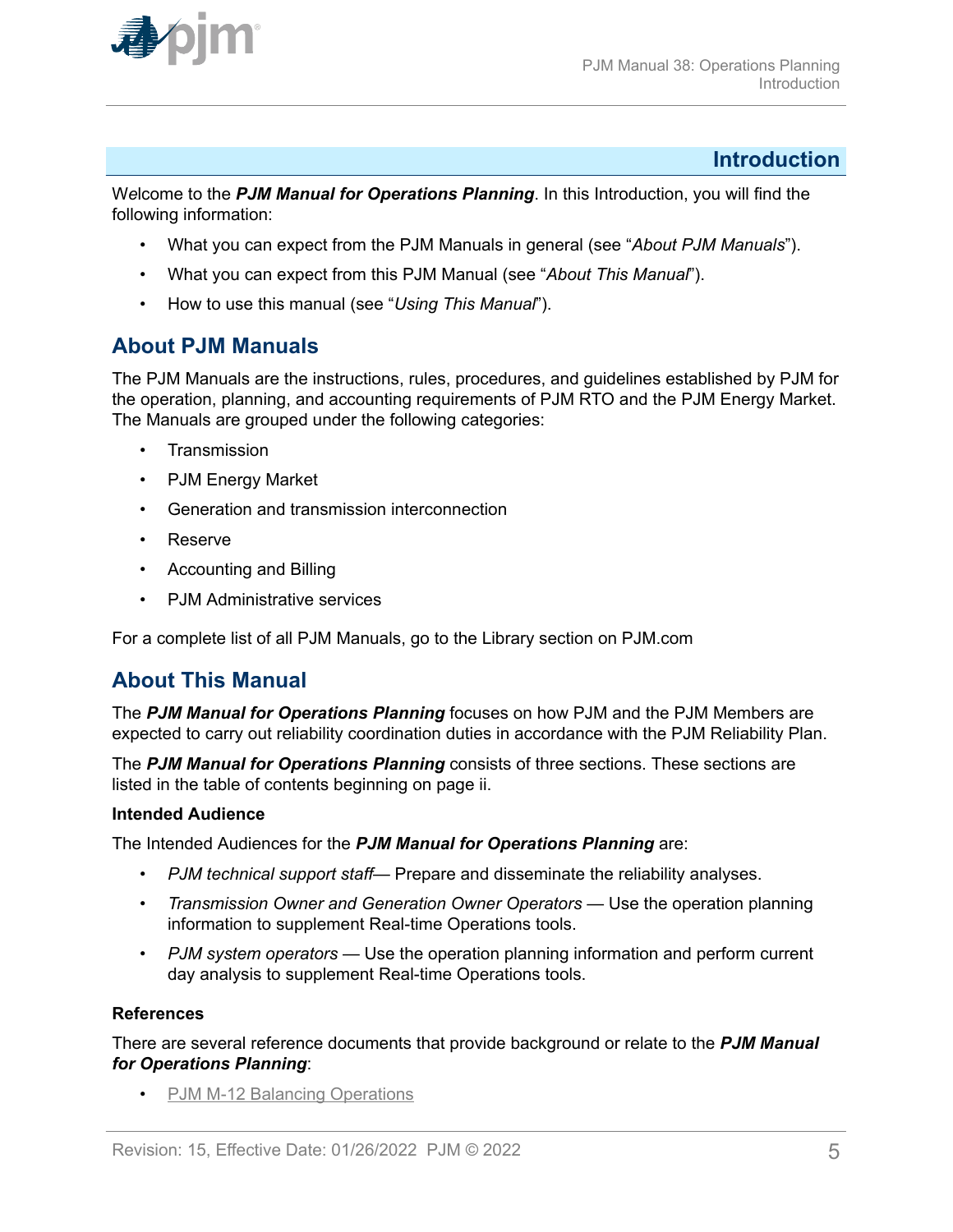<span id="page-5-0"></span>

- [PJM M-03: Transmission Operations](http://www.pjm.com/~/media/documents/manuals/m03.ashx)
- PJM M-03B: Transmission Operating Procedures (CEII)
- [PJM M-10: Pre-Scheduling Operations](http://www.pjm.com/~/media/documents/manuals/m10.ashx)
- [PJM M-37: Reliability Coordination](http://pjm.com/~/media/documents/manuals/m37.ashx)

## **Using This Manual**

Because we believe that explaining concepts is just as important as presenting the procedures, we start each section with an overview. Then, we present details and procedures. This philosophy is reflected in the way we organize the material in this manual. The following paragraphs provide an orientation to the manual's structure.

## **What You Will Find In This Manual**

- A table of contents that lists two levels of subheadings within each of the sections.
- An approval page that lists the required approvals and a brief outline of the current revision.
- Sections containing the specific guidelines, requirements, or procedures including PJM actions and PJM Member actions.
- Attachments that include additional supporting documents, forms, or tables.
- A section at the end detailing all previous revisions of the PJM Manual.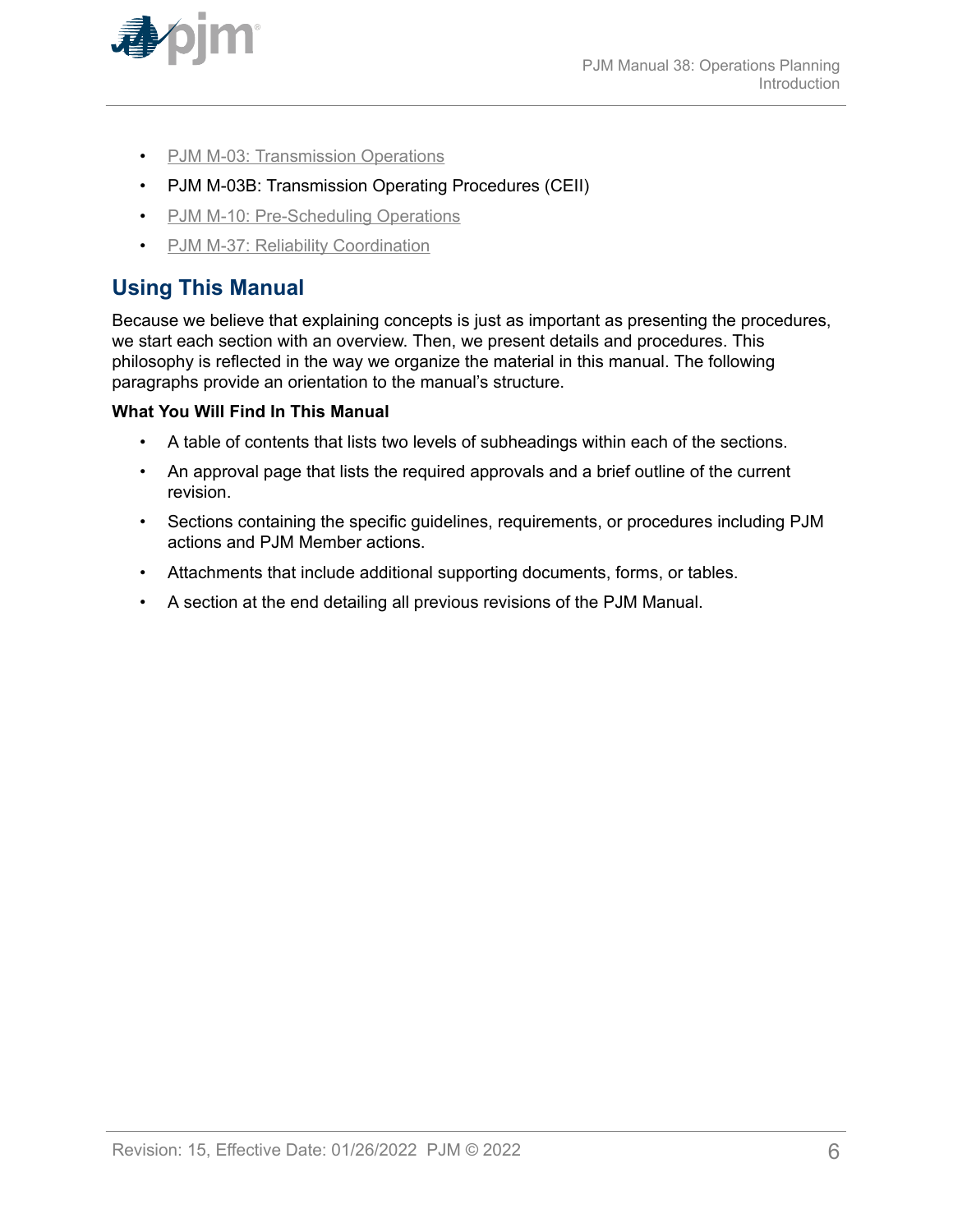<span id="page-6-0"></span>

## **Section 1: Seasonal Operating Studies**

Welcome to the *Seasonal Operating Studies* section of the *PJM Manual for Operations* **Planning.** This section of the manual addresses PJM preparation of seasonal operating studies.

## **1.1 PJM Seasonal Operating Studies**

The PJM Operations Assessment Task Force (OATF) is responsible for the preparation of seasonal operating studies (two per year: summer and winter). OATF is composed of representatives from the Transmission Owners (TOs) and PJM. PJM provides the leader of the OATF and is responsible for the analysis and publication of results.

The study assesses the PJM RTO Bulk Electric System as it is expected to exist during the upcoming peak season. The purpose of the study is to determine the ability of the PJM system to be operated reliably in accordance with NERC, RFC, and SERC standards. The results of the study are based on the assumed system conditions which differ from actual operating conditions due to unplanned generation and transmission outages, the effects of unseasonable weather on load, and unit availability other than what was simulated in the study. Refer to the OATF Scope in Attachment A.

Power flow cases are developed which represent probable system conditions during the upcoming peak season. Thermal and reactive limits are identified and supplemental sensitivity analyses are performed to address areas of concern. [NERC Standard TOP-002].

#### **PJM Actions:**

PJM is responsible for the following activities:

- Providing a leader of the OATF.
- Preparing a study plan for the seasonal study and gaining approval of the plan from the OATF and the PJM System Operations Subcommittee – Transmission (SOS-T).
- Requesting and receiving data from the TOs and incorporating the TOs' data into the analysis.
- Running the power flow cases and sensitivities.
- Analyzing the results and developing analysis for review by the TOs.
- Publishing the study results, upon review by the TOs, to PJM System Operations and the TOs.
- Providing summary documentation and training to System Operators.

## **PJM TO Member Actions:**

PJM TO Members are responsible for performing the following activities:

- Providing a representative to the OATF.
- Providing data, as requested by PJM, in order to create the power flow cases to accomplish the study.
- Cooperating with PJM and the other TO members to complete the study and review the results.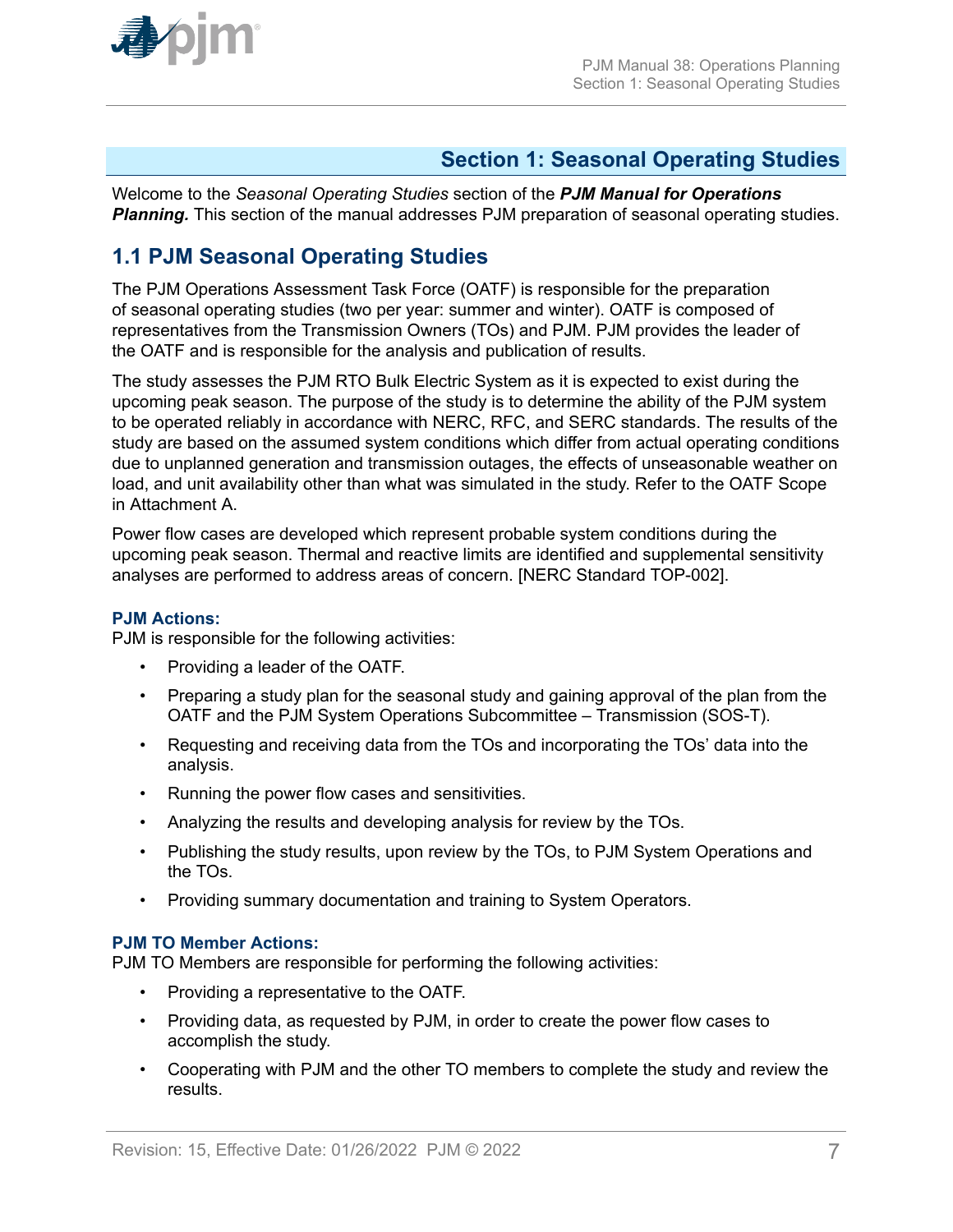<span id="page-7-0"></span>

- Communicating the results, as necessary, within the respective TO organization.
- Providing summary documentation and training to System Operators.

## **1.2 Interregional Studies and Assessments**

PJM participates on a number of interregional studies and assessments that are prepared under of the auspices of the Eastern Interconnection Reliability Assessment Group (ERAG). ERAG will conduct "assessments to identify key reliability issues and the risks and uncertainties affecting adequacy and security of the Bulk Power System in the Eastern Interconnection." The PJM representative is responsible for providing necessary data and information used in the analysis.

In addition, PJM participates in several regional seasonal assessments to analyze the anticipated performance of the upcoming SERC and NPCC regions. These studies include:

- The SERC seasonal assessment
- NPCC CO-12 (NPCC seasonal assessment)

Interregional studies and assessments are an important source of information about projected conditions for upcoming peak seasons. The results of such studies are distributed to PJM Operations Staff and System Operators to ensure that they have the benefit of all such analyses.

PJM coordinates upcoming outages with NYISO and performs Operations Planning studies. PJM reviews the NYISO seasonal assessment studies.

PJM and MISO coordinate on a semiannual basis to review the past season's system operations and also review the upcoming season's reliability assessment.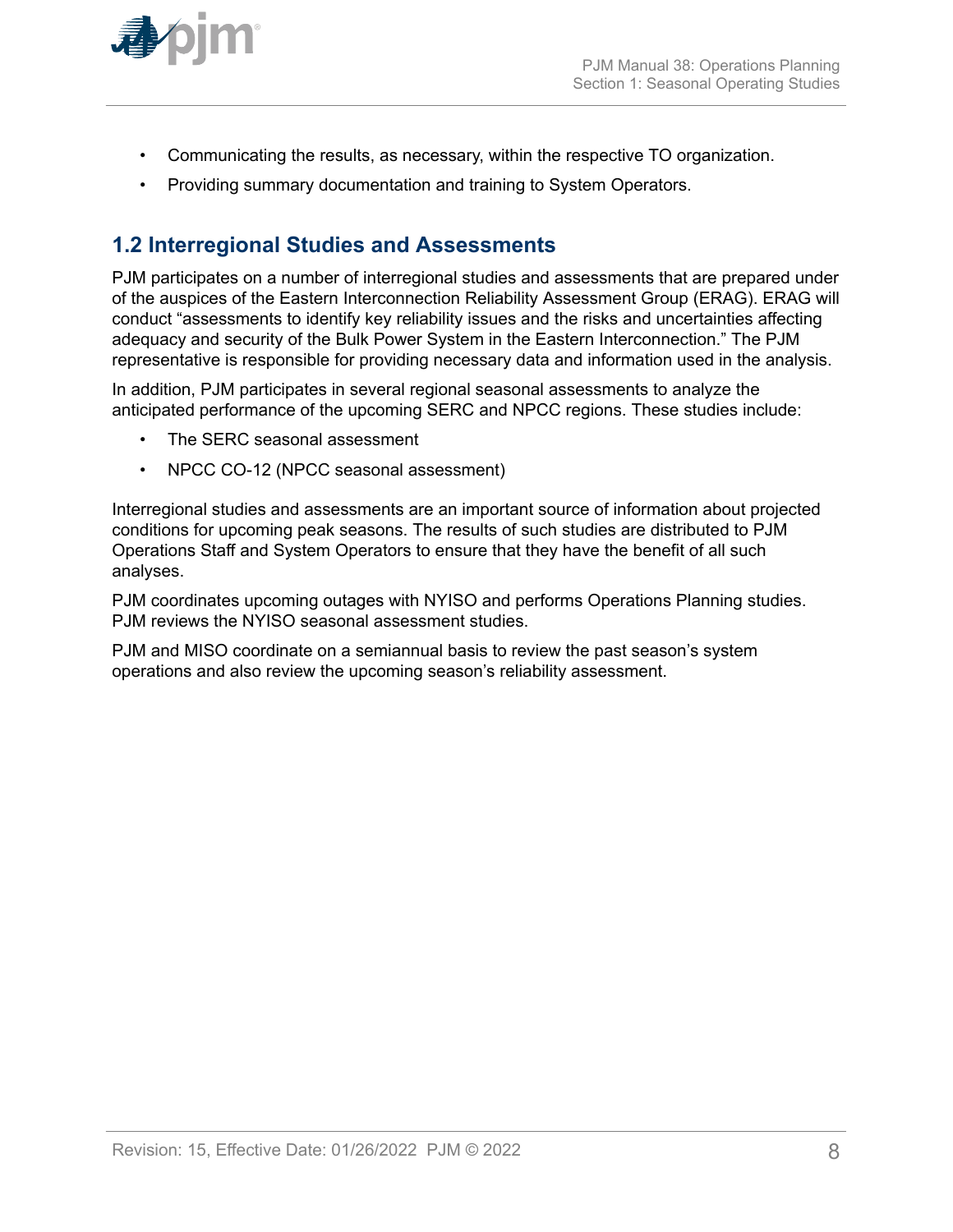<span id="page-8-0"></span>

## **Section 2: Outage Coordination**

Welcome to the *Outage Coordination* section of the *PJM Manual for Operations Planning*. In this section, you will find the following information:

- Generator Outage Coordination
- Transmission Outage Coordination
- Neighbor Outage Coordination and Resolution

[NERC Standard TOP-003: R1, R2]

[NERC Standard IRO-010-2: R1, R2]

## **2.1 Generator Outage Coordination**

Generation Owners are required submit/communicate Outage Requests in eDART for all outages to PJM in advance of the outage start date. PJM staffs are required to analyze submitted outages to ensure outages do not violate PJM reliability criteria and market rules. This notification process is not limited to MW reduction; it also includes changes to D-Curve information, voltage regulator status, and other equipment outages that could result in the loss of multiple generators at a common plant. The [PJM M-10: Pre-Scheduling Operations](http://www.pjm.com/~/media/documents/manuals/m10.ashx), Section 2: Outage Reporting, documents the PJM generator outage submittal, coordination, and approval process.

## **2.2 Transmission Outage Coordination**

Transmission Owners are required to submit/communicate Outage Requests in eDART for all outages to PJM in advance of the outage start date. PJM will provide all relevant information required for system studies, such as critical facility status, load, generation, operating reserve projection. In addition, PJM retrieves and incorporates into the study known Interchange Transactions, external transmission outages, and external generation outages via the NERC SDX secure site. PJM updates the SDX outage information every 15 minutes. PJM staffs are required to analyze submitted outages to ensure outages do not violate PJM reliability criteria and market rules. Attachment B: Reliability Analysis Procedure describes the process PJM apply to ensure transmission outages are properly analyzed and coordinated. The [PJM M-03:](http://www.pjm.com/~/media/documents/manuals/m03.ashx) [Transmission Operations,](http://www.pjm.com/~/media/documents/manuals/m03.ashx) Section 4: Reportable Transmission Facility Outages, documents the PJM transmission outage submittal, coordination, and approval process.

## **2.3 Neighbor Outage Coordination and Resolution**

**Internal PJM Outages**: PJM serves as overall coordinator with respect to PJM Member Transmission/Generation facility outages with potential impact to neighboring BA and RC. PJM works with the member Owner, and any impacted BA, TOP, or neighboring RC to resolve any identified outage conflicts ahead of the outage. Ultimately, if the conflict cannot be resolved to all parties' satisfaction, PJM may need to deny or reschedule the original outage in order to ensure overall system reliability. PJM Transmission Owners shall coordinate outages with any impacted PJM neighboring Transmission Owners/Operators, including, but not exclusive to, tie lines. See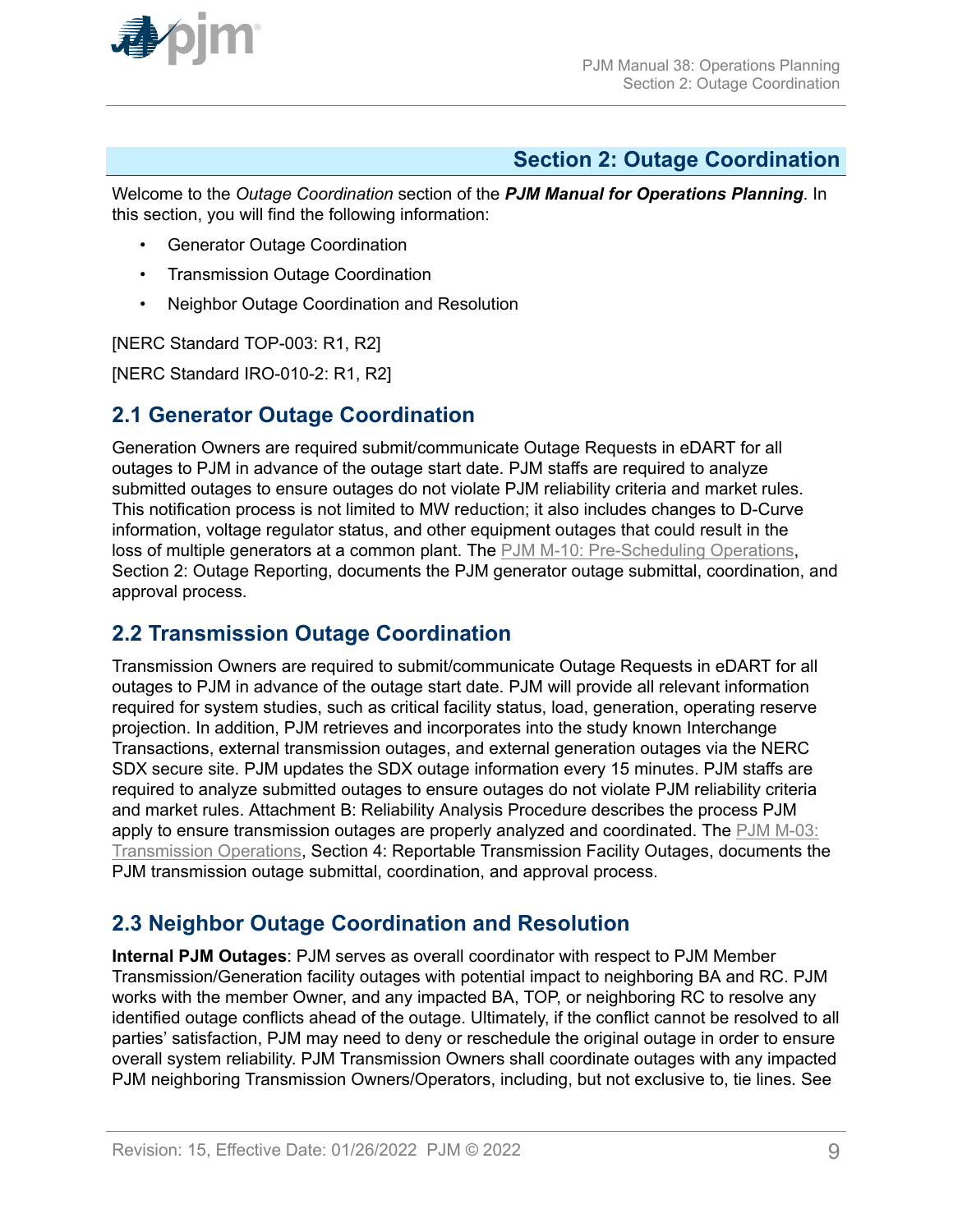

Attachment B: Reliability Analysis Procedure, Section B.6 "Internal Outage Analysis Process" for an overview of PJM evaluation of internal outage impacts.

**External Outages**: PJM serves as coordinator for neighboring BA, TOP, or RC outages with impact to PJM Member Transmission/Generation Owner facilities. PJM will work with the neighboring reliability entity to determine any required resolution, including the cancelation or rescheduling of the outage as required. See Attachment B: Reliability Analysis Procedure, Section B.7 "Analyze External Outages" for an overview of PJM evaluation of external outage impacts.

Any actions required in order to accommodate any portion of an internal or external Outage shall be identified within the PJM Operational Planning Analysis.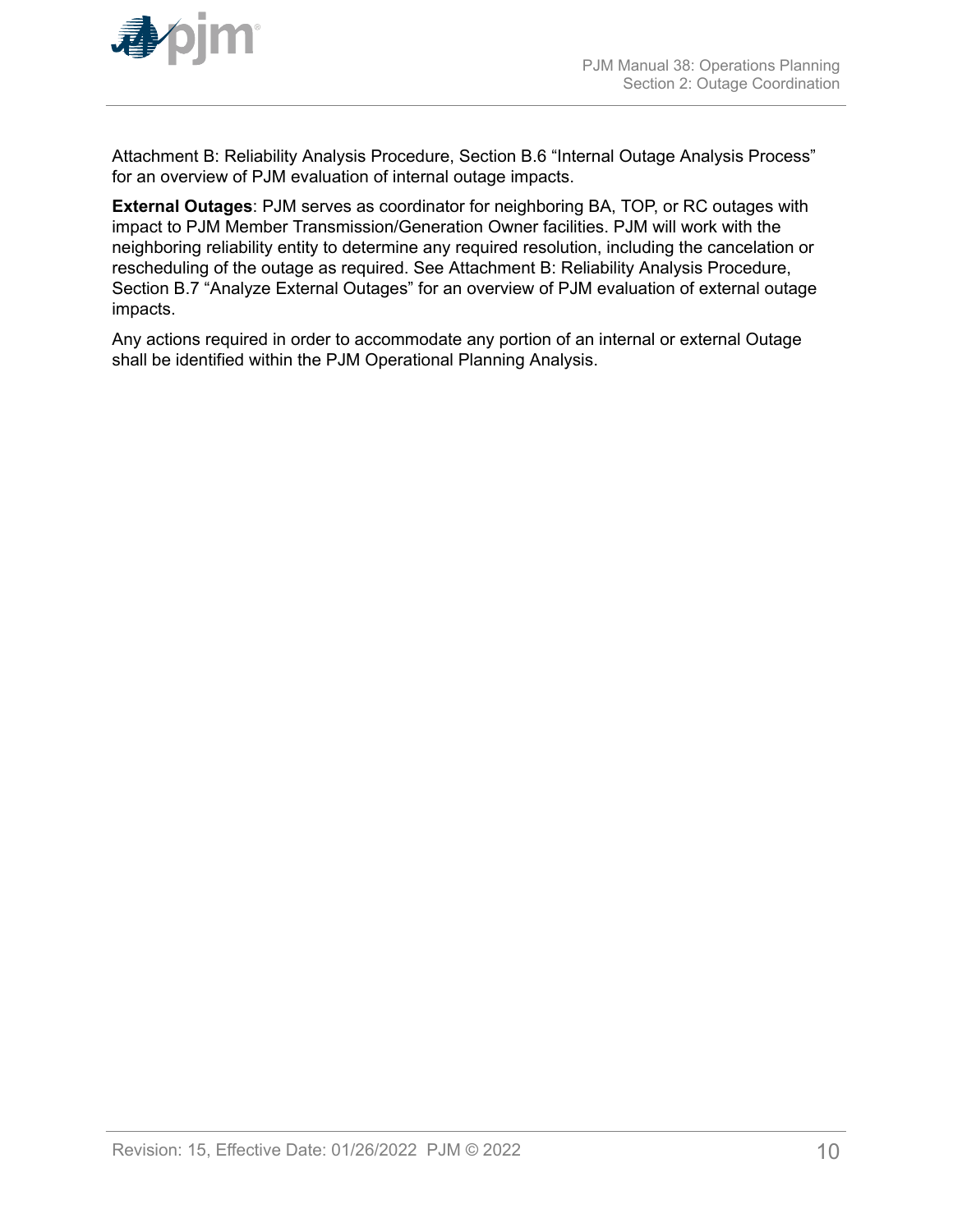<span id="page-10-0"></span>

## **Section 3: Next Day Reliability Analysis**

Welcome to the *Next Day Reliability Analysis* section of the *PJM Manual for Operations* **Planning**. In this section, you will find the following information:

• Process for developing the next day reliability analysis

## **3.1 Overview**

The purpose of the next day reliability analysis is to ensure that a comprehensive operating plan can be developed which meets all of the reliability requirements and provides for a level of uncertainty in facility availability that is inevitable in Real-time Operations.

The next day analysis brings together the latest available information regarding outages, system topology, load forecast, unit commitment, and interchange schedules, as the inputs to the analysis. The PJM EMS study model utilized in the analysis is derived from a recent Real-time State Estimator case, which reflects the Real-time PJM EMS model, the full list of BES facilities monitored as part of PJM's Real-time, and the full list of contingencies screened as part of PJM's Real-time analysis. The base case study model is run in the EMS study mode and is modified to reflect anticipated system conditions during the next operating day.

The results include an analysis of all BES facilities at projected peak and valley conditions for the next operating day, with a full AC analysis of all BES facilities for the full contingency list PJM screens in Real-time Operations. The analysis includes all SOLs and IROLs for thermal, voltage, and voltage drop exceedances. The analysis is shared with the operators on shift, TOs, and neighboring RCs and BAs.

## **PJM Actions:**

- Performs the next day analysis using the Attachment B: Reliability Analysis procedure.
- Coordinates action plans with affected Transmission Owners and external systems. Schedules out-of-merit generation as required.
- Prepares and posts the RC Day-Ahead report on a secure area of PJM website by 15:00 CST.

## **PJM Member Actions:**

- Coordinates scheduled transmission outages with PJM Staff.
- Communicates mitigation strategies with system operators.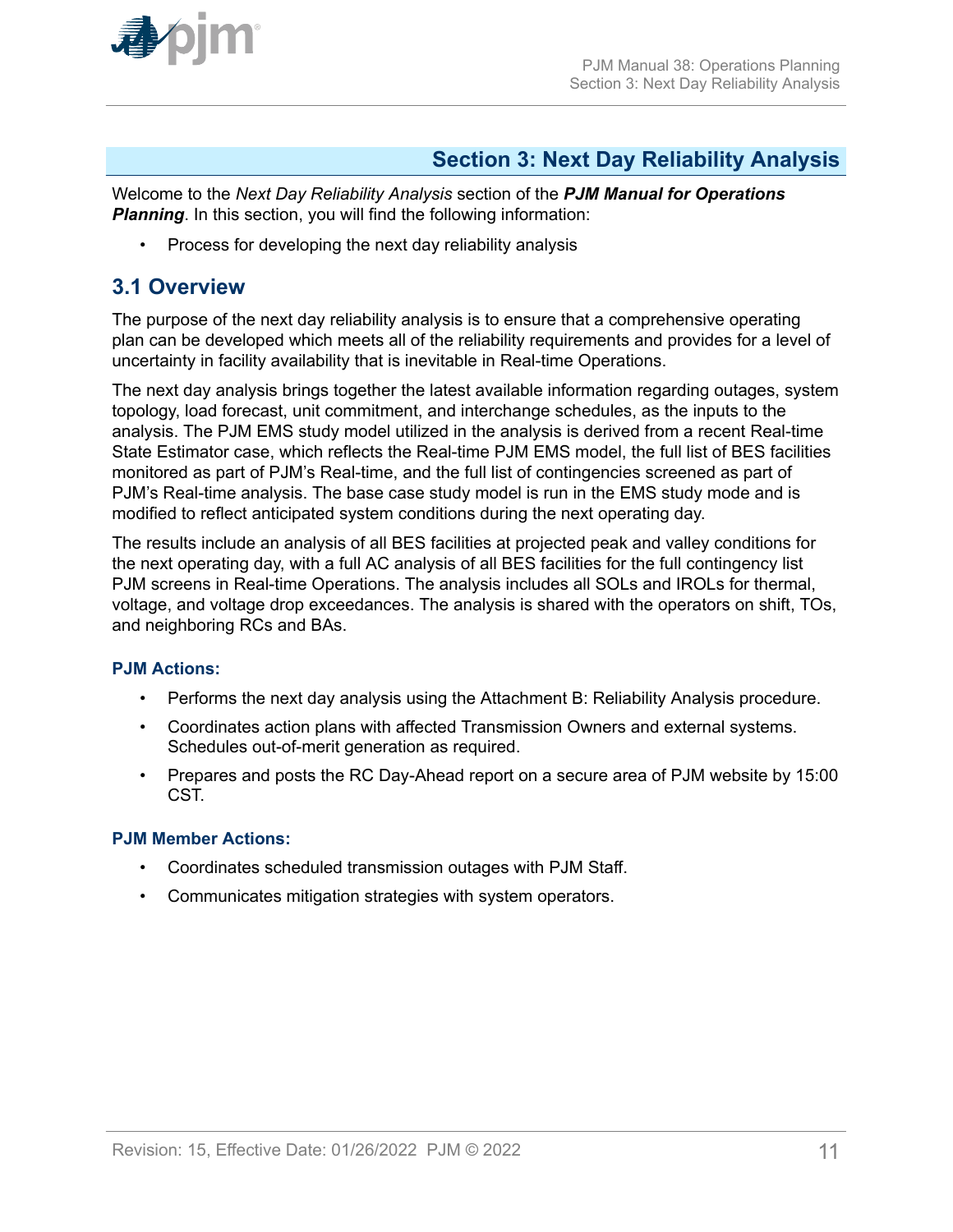<span id="page-11-0"></span>

## **Attachment A: OATF Scope**

## **A.1 Purpose of Operating Study**

The PJM Operations Assessment Task Force (OATF), under the direction of the PJM System Operations Subcommittee - Transmission (SOS-T), conducts a study for the summer and winter "study period" as defined below. The purpose of the study is to analyze a representation of the PJM system with the transmission and generation configuration approximating the conditions expected to exist during the study period (see Key Assumptions & Model Definition section for more detail). The study focuses on the current PJM RTO boundary and the boundaries of any applicable external companies that will be integrated into PJM prior to the study period at the time the scope for the study was drafted by PJM.

The PJM Operations Assessment Task Force (OATF) consists of representatives from PJM and Transmission Owner members including:

• Atlantic City Electric, American Electric Power, Baltimore Gas & Electric, Commonwealth Edison, Cleveland Public Power, Duke Energy Ohio / Kentucky, Duquesne Light, Dominion, Dayton Power & Light, Delmarva Power, FirstEnergy, PECO, Potomac Electric Power Company, PPL Electric Utilities, Public Service Electric & Gas, Rockland Electric Company, UGI Utilities, Neptune Transmission, Linden VFT, East Kentucky Power Cooperative, City of Rochelle/NextEra, ITCI, Hudson Transmission Partners, SMECO, OVEC, and AMPT/Gridforce.

### **A.2 Scope Objectives**

- Develop seasonal power flow base case representative of expected system conditions for the study period.
- Identify thermal overloads and voltage limit exceedances based on AC N-1 contingency analysis as well as switching and/or off-cost requirements for transmission control.
- Determine reactive transfer capability limitations for the current Eastern, Central, Western, 5004/5005, Bedington-Black Oak, AP South, AEP-Dominion, BC/PEPCO, CE-East, and Cleveland interfaces. Identify the import limits associated with the above reactive transfer capabilities.
- Determine the facilities that may limit thermal transfer capability into the major PJM load areas.
- Review and evaluate the effectiveness of existing operating procedures that are used to improve PJM transfer capabilities. Suggest practical system modifications to further improve PJM transfer capabilities. Revise operating guidelines as required.
- Identify conditions where the planned maintenance outages of PJM generation or transmission facilities negatively impact the reliability of the Bulk Power System.
- Identify the impact of delays in the installation of new transmission facilities.
- Perform sensitivity studies as listed in Section A.4 below.
- Perform analysis to determine survivability of maximum credible disturbance facility loss in Section A.5 below.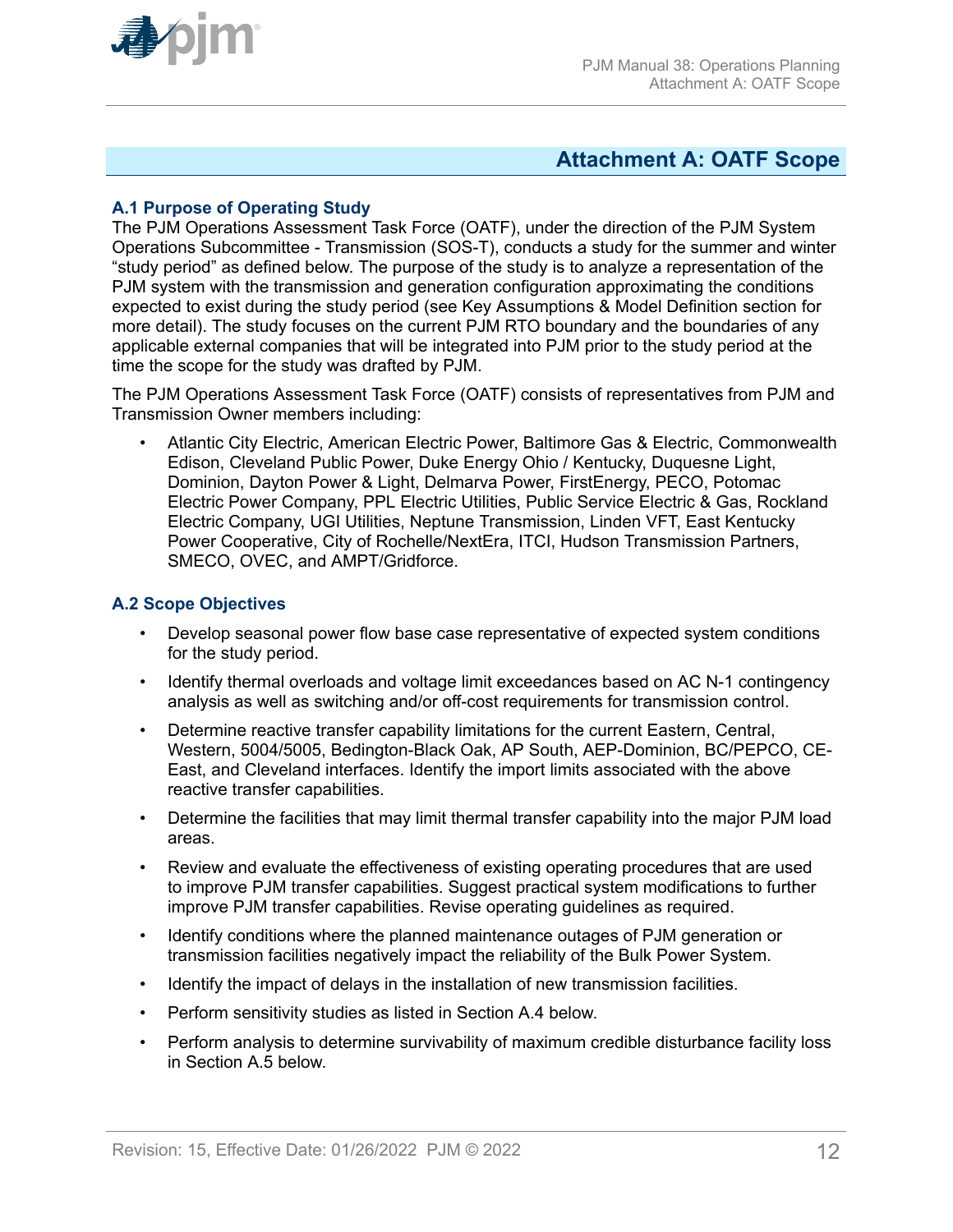

## **A.3 Key Assumptions and Model Definition**

### **A.3.1 Base Case Parameters**

- The PJM RTO load will be the sum of all 50/50 non-diversified peak loads of each transmission company zone obtained from the latest PJM Load Forecast Report. Forecasting judgment may be applied to these target loads to determine the actual megawatt load that will be modeled.
- The net PJM interchange level will be modeled to reflect typical seasonal values.
- The Hopatcong–Ramapo line flow will be set to a typical megawatt value for the conditions studied.
- The PS–ConEd phase angle regulators will be set to maintain a typical megawatt flow for the conditions studied.
- Neptune HVDC line flow will be set to a typical megawatt value for the conditions studied.
- Linden VFT will be set to a typical megawatt value for the conditions studied.
- HTP will be set to an estimated megawatt value for the conditions studied.

### **A.3.2 PJM System Representation**

- The reactive load modeled at each of the company load buses should reflect actual experienced data. Whenever possible, the company reactive loads should not be factored from one load level to another.
- Whenever possible, supervisory controlled capacitors should be represented explicitly in the case.
- The power interchanges between companies external to PJM should reflect typical values.
- All major generating units should be modeled on their own low voltage generator buses.
- Generator voltage regulators should:
	- o Control remote bus voltages in base cases.
	- o Control generator terminal voltages in contingency cases.
- All generating units should be modeled with a reactive capacity that accurately reflects the limits experienced during actual operations.
- Any generating unit that is scheduled out for maintenance during the entire study period should be placed out of service in all base power flows.
- Any transmission line scheduled out of service for the majority of the study period should be placed out of service in all base power flows.
- Distribution capacitors, reactors, and synchronous condensers should be represented in the same manner that would be expected in actual system operations.
- The PJM system transmission line ratings used should be the seasonal normal and approved short-term emergency MVA line ratings consistent with each company's operating philosophy.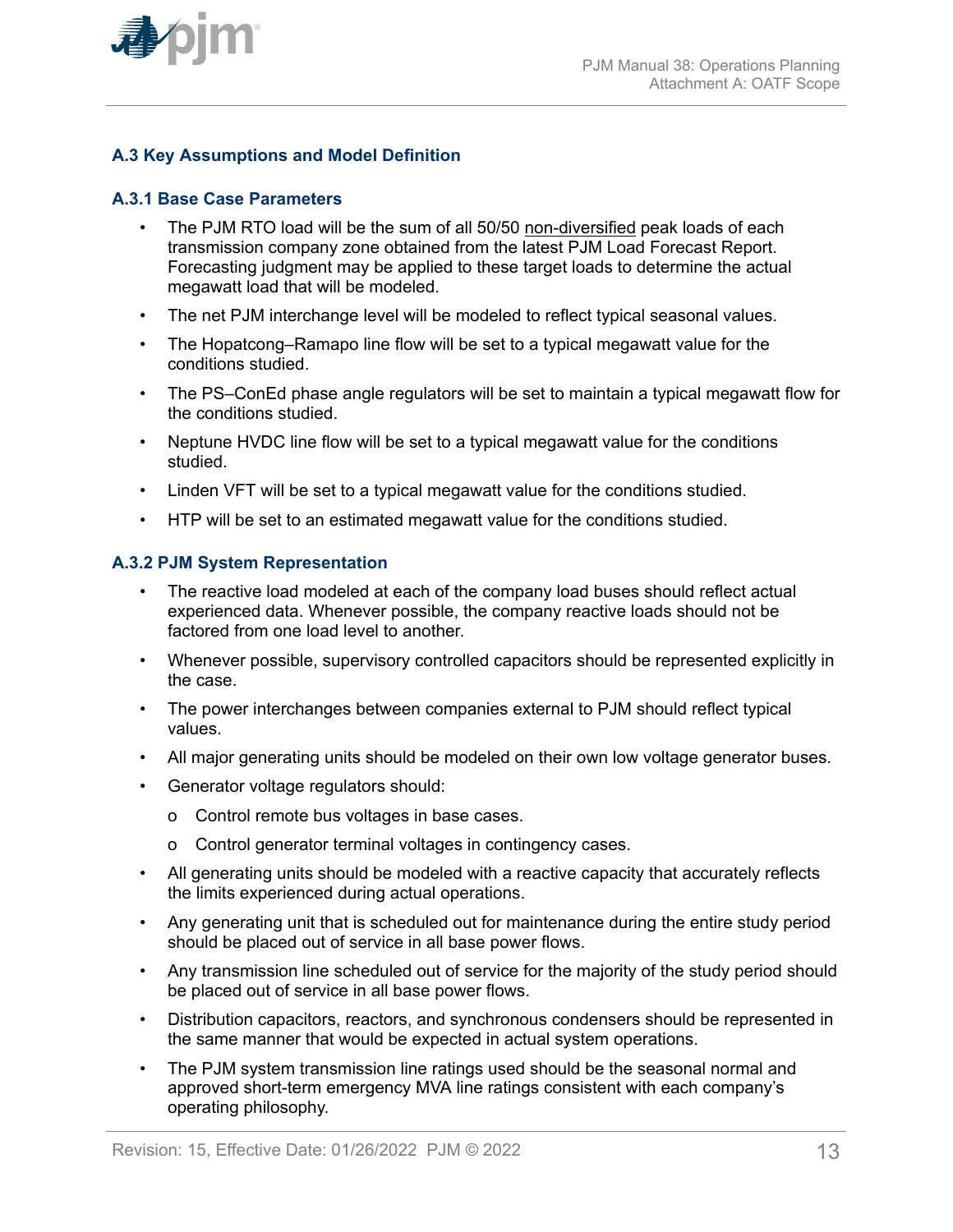

- The voltage schedules used should represent those expected to be followed during the study period for all controllable buses. The voltage schedules include both generator and LTC (Load Tap Changers) regulated buses.
- An accurate representation of all power systems external to PJM should be merged with the PJM power flow model.

## **A.3.3 PJM Dispatch**

- All generator economic dispatch data will be derived from historical bid data from the previous comparable season.
- Base load units will be modeled as must run.
- Discrete unit outages for the study period will be determined based on an average obtained from unavailable generator MW (maintenance and unplanned) on ten days from the previous comparable season that are at or near the load level to be studied.
- Non-Utility generation shall follow the same guidelines whenever the appropriate data is available.
- Hydro-generation and wind generation will be modeled at typical levels expected during the study period.
- Demand Response (DR) will be incorporated into the dispatch when appropriate, e.g., to resolve peak load system exceedances. The granularity of the DR modeling will be based on the available data and any software limitations.

## **A.4 Sensitivity Studies**

- Sensitivity studies will be performed on facilities identified by the SOS-T as potential IROL facilities. Existing IROL facilities will be evaluated on a periodic basis to determine whether they still meet the IROL criteria as defined in [PJM M-37: Reliability](http://pjm.com/~/media/documents/manuals/m37.ashx) [Coordination](http://pjm.com/~/media/documents/manuals/m37.ashx), Section 3.
- Sensitivity study will be performed on BC/PEPCO import capability.
- Sensitivity study will be performed by monitoring external facilities and applying external contingencies that are located electrically close to the PJM border. The additional study will help prevent issues along the seams of PJM and its neighbors.
- Analysis of specific N-2 conditions will also be performed to avoid situations where cascading outages could occur due to an N-1 contingency followed by relay-induced line tripping resulting from insufficient time for Operations to react.
- Analysis of planning and operational gas pipeline contingencies.
- Analysis of system conditions for the extreme 90/10 PJM load forecast.
- Analysis of maximum credible disturbance contingencies.
- Sensitivity study of solar and wind generation.

Due to the study timeline of work and deliverables, PJM may not be able to accommodate certain sensitivity studies requested by members of the OATF. In general, PJM cannot accommodate sensitivity studies involving: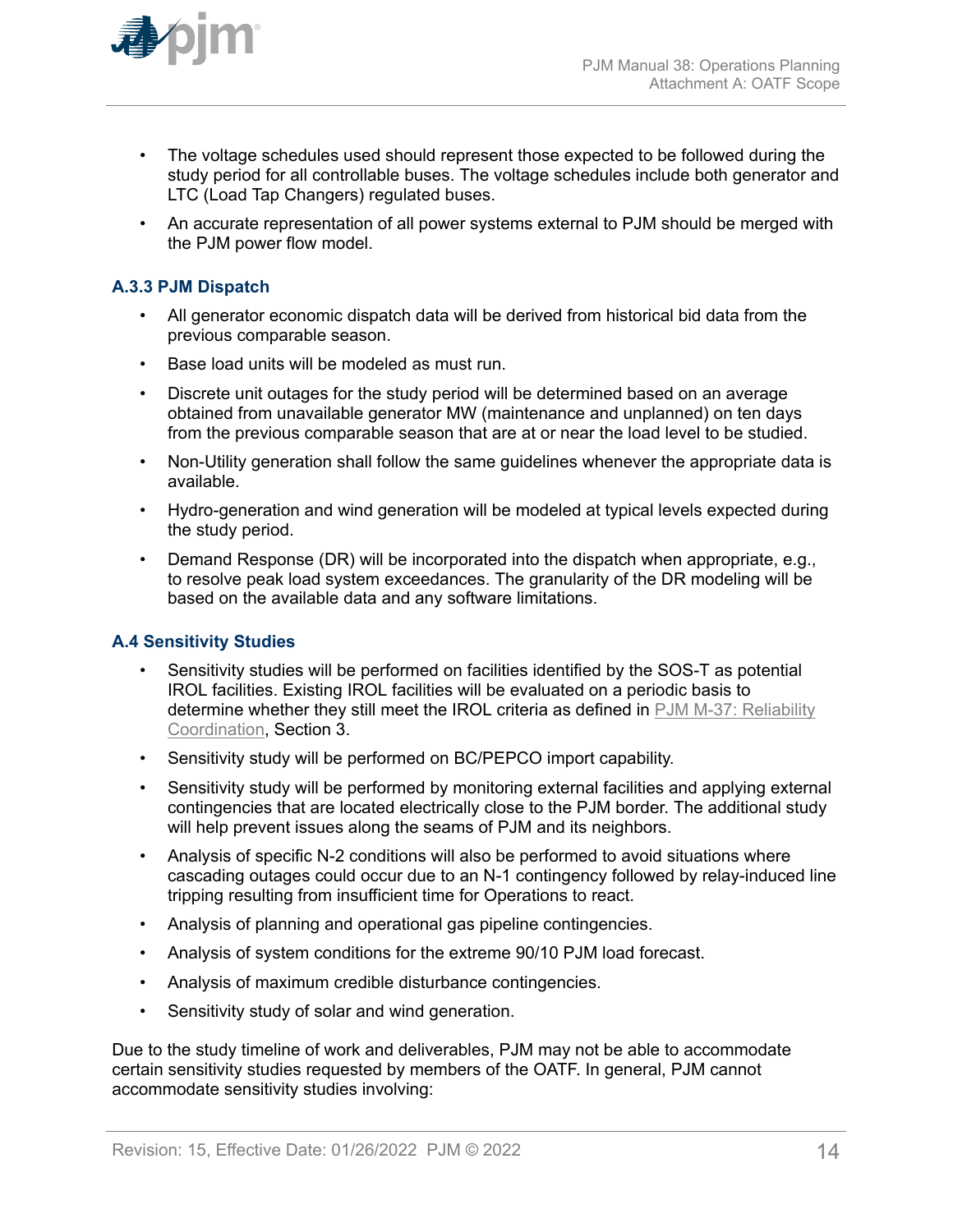

- Analysis of load conditions that significantly diverge from the peak load for the study period (e.g., light load and shoulder period conditions).
- Analysis of a localized issue affecting only one company transmission zone.

## **A.5 Maximum Credible Disturbance Study**

A maximum credible disturbance ('max-cred') is defined as having a reasonable possibility of occurring (being credible) and also of being outside the normal N-1 contingency criteria. For the purpose of assisting Generation Owners (GO) and Transmission Owners (TO) in determining critical assets pursuant to NERC Critical Infrastructure Protection (CIP) Standards, PJM will perform analysis to determine the survivability of max-cred facility losses. GO shall communicate Common Mode Impact contingencies to PJM and the affected Transmission Owner through the PJM SOS-T (contacting PJM Chairman and Transmission Owner Representative) for inclusion in the PJM OATF Maximum Credible Disturbance Contingency Analysis. TO shall review current set of maximum credible disturbance contingencies and supply changes to the PJM OATF representative prior to finalizing the OATF Scope. PJM will communicate max-cred contingencies that are not survivable to the impacted asset owner.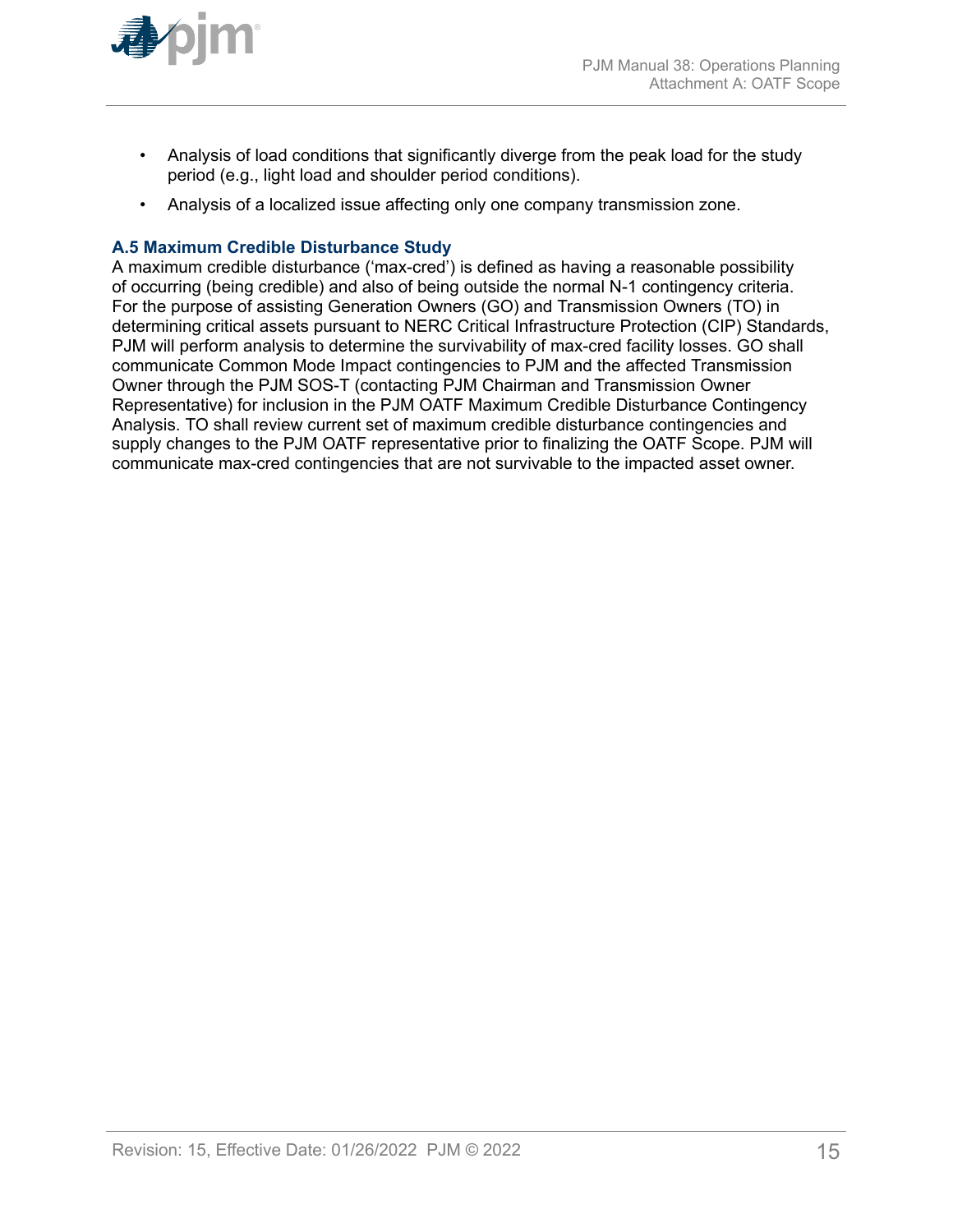<span id="page-15-0"></span>

## **Attachment B: Reliability Analysis Procedure**

#### **Documentation Sources**

- [PJM M-03: Transmission Operations](http://www.pjm.com/~/media/documents/manuals/m03.ashx)
- [PJM M-03B: Transmission Operating Procedures](https://www.pjm.com/library/manuals/private-m03.aspx) (CEII)
- [PJM M-10: Pre-Scheduling Operations](http://www.pjm.com/~/media/documents/manuals/m10.ashx)
- NERC Standards FAC-011, IRO-010, IRO-014, IRO-017, TOP-002

## **Tools and information for Transmission & Generation Outage Analysis**

- eDART For viewing/revising transmission and generation outage tickets
- EMS
- Load forecasts
- Day-Ahead generation commitment
- DMT/SCED For additional generation information
- ExSchedule
- SDX (System Data Exchange) For external outages and BA-to-BA scheduled interchange
- Weather forecasts
- IEP (Intelligent Event Processor)
- TSA

## **B.1 Initial Preparation/Information Gathering:**

- Obtain the load forecast for the study period.
- Obtain the PJM footprint and neighboring areas weather data for the study period.
- Obtain the list of internal transmission and generation outages that will occur on the study date from the eDART Outage Scheduling Application.
- Obtain external outage information via the following:
	- o MISO and TVA daily outage reports.
	- o SDX generation and transmission outages.
- Obtain interchange information via the following:
	- o Utilize ExSchedule to review the PJM scheduled interchange values.
	- o Utilize the SDX data to review the external BA-to-BA scheduled interchange values.
- Check for any current and/or projected system conditions that may impact the scheduled outages such as system wide peak loads, Heavy Load Voltage Schedule Alerts, GMD, etc.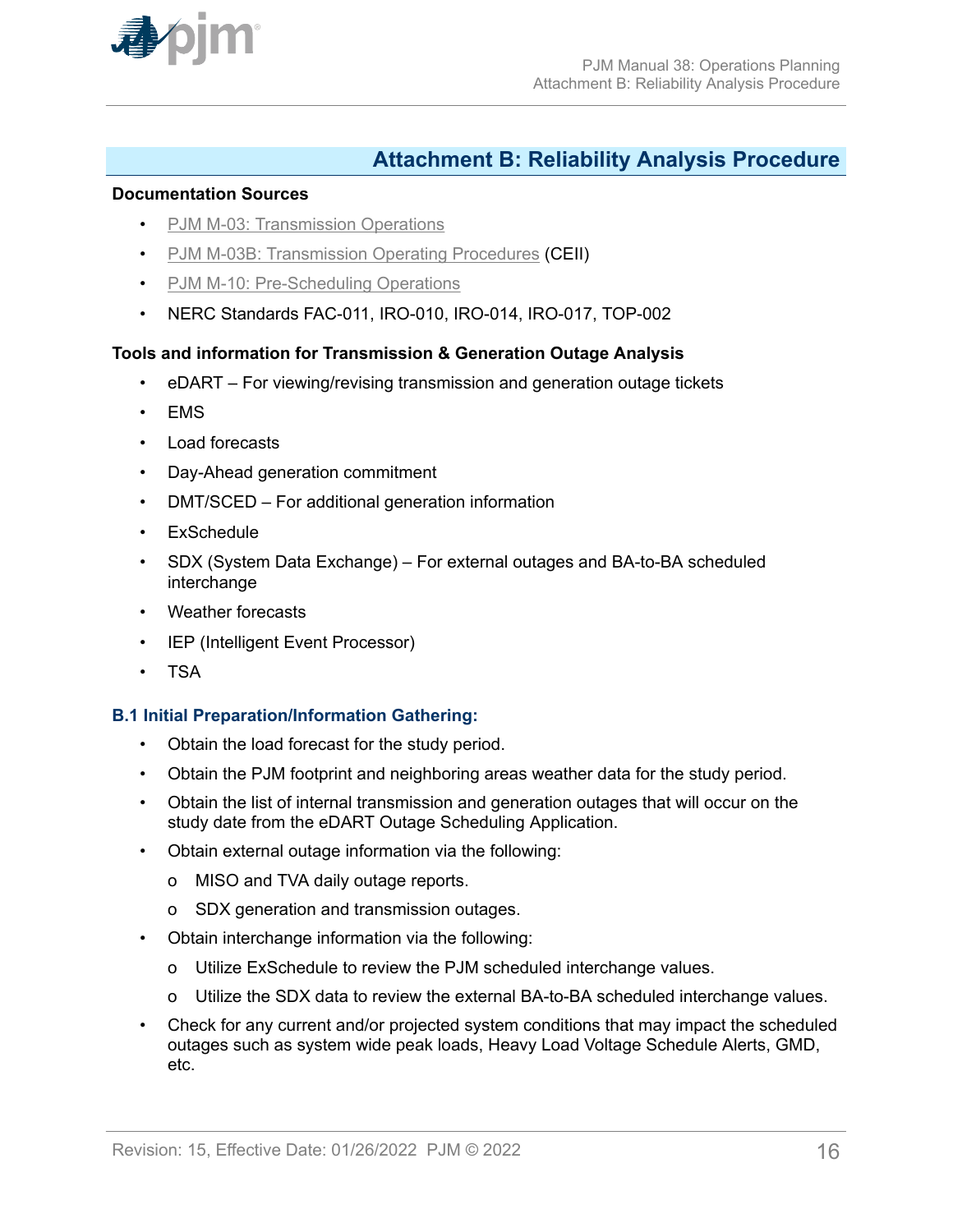

### **Note:**

PJM will cancel scheduled outages, regardless of submittal time, if the outage could jeopardize system reliability.

#### **B.2 Study Case Set-up and Verification: EMS Study Case Set-up**

- Search and select a State Estimator (SE) saved case with load levels that are as close as possible to the peak (or valley) forecasted Balancing Authority loads for the study period.
- Utilize the EMS study package to retrieve the saved State Estimator solution into the power flow study.
- Adjust the transmission topology to reflect the study date conditions by making status changes to transmission equipment (lines, transformers, breakers, caps, reactors, etc.).

#### **Note:**

The eDART-to-EMS bridge can be used to automate the import of projected system topology.

Adjust generation statuses to reflect the study date.

#### **Note:**

EMS automation can be used to load the forecasted PJM wind generation into the study case.

Generators returning from an outage are not guaranteed to be on-line for the study date in question. Use the load forecast in conjunction with the Unit Price information from DMT to make an engineering assessment of whether or not the unit will be on-line. If unsure, the analysis should be performed with the unit on and off-line to determine its impacts.

- To account for the MISO wind impacts:
	- o Utilize the MISO Wind Output/Forecast webpage.
		- − Note the actual MISO wind output at the time of the initial SE saved case snapshot.
		- − Note the peak MISO wind forecast for the study date.
	- o Due to ~85% of the MISO wind being physically remote from the PJM system, the wind farm units may not be explicitly modeled. However, their net effect can be reflected in the tie flows between PJM and the 'WEST' equivalent area in the EMS Model. Therefore, adjust the net interchange in the WEST area to reflect the MISO wind forecast as shown in the following example:
		- − Example: The SE base case had 2,000 MW of wind output in the MISO footprint. The forecast indicates 3,000 MW of wind in MISO. Scale the PJM EMS 'WEST' area generation up by 1,000 MW to account for the additional wind.
- Turn off CTs running for congestion (or reliability, etc.) in the powerflow case. Adjust appropriate generation as needed.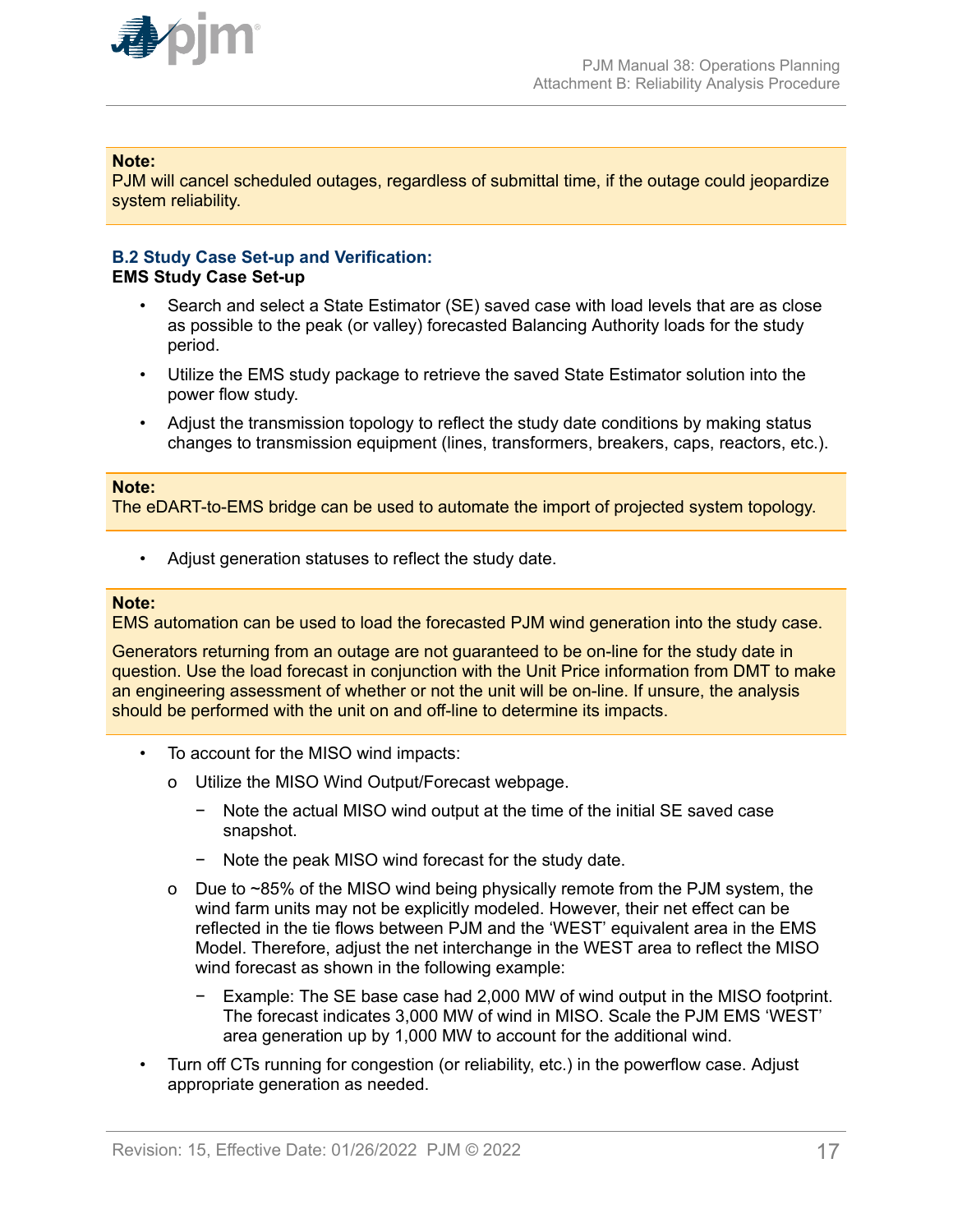

- Adjust the Rating Temperature Sets for each transmission zone to reflect the highest expected temperatures for the study date.
- Verify that all Balancing Authority loads match their respective peak load forecasts. Utilize the EMS "Company Scale Load or Generation" function to manually scale the loads to match the forecasts if required.
- Adjust generation both internally and externally as needed to incorporate the projected scheduled interchange into the case.
- Update contingency list by pulling in the Real-time contingency list. Update the list, as needed, for changes in system conditions between the current time and the study period.

## **B.3 EMS Study Case Verification:**

- Run power flow to verify that the case converges and make adjustments as necessary.
- Run Security Analysis (contingency analysis) and review the results. Determine if there are any pre-existing overloads and/or voltage issues and make adjustments as necessary.
- Control for any thermal or voltage exceedances before analyzing future outages in the study.
- Run TLC to verify the results. Adjust the case to bring transfers within limits.

### **B.4 Outage Analysis:**

- Perform thermal and voltage (AC) analysis for all transmission and generation outages occurring during the study period.
- Perform Transient Stability Assessment (TSA) study for generation impacts and transmission outages with stability impact as indicated by the System Impact notes.
- Assess outage impact on nuclear bus voltage limits and stability according to the NPIR requirements.

#### **B.5 Internal Outage Review Process:**

- Consider the transmission outage submittal status according to [PJM M-03: Transmission](http://www.pjm.com/~/media/documents/manuals/m03.ashx) [Operations](http://www.pjm.com/~/media/documents/manuals/m03.ashx) (e.g., is it on-time, late, emergency, etc.).
- Consider generation outage categories (Planned, Maintenance, Unplanned) according to [PJM M-10: Pre-Scheduling Operations](http://www.pjm.com/~/media/documents/manuals/m10.ashx), Section 2.1.
- Determine if any temporary switching is required to outage the facility, or return it to service, and if this switching may affect the transmission system.
- Determine if there are any operating procedures associated with the outage:
	- o Review the Transmission Owner's description of work, System Impact note, or IEP rules.
	- o Review PJM M-03B: Transmission Operating Procedures (CEII) to determine if any procedures are predefined that will require special contingencies to be active to address operational or stability concerns. Special contingencies may include the impact of pre-defined Remedial Action Schemes (RAS).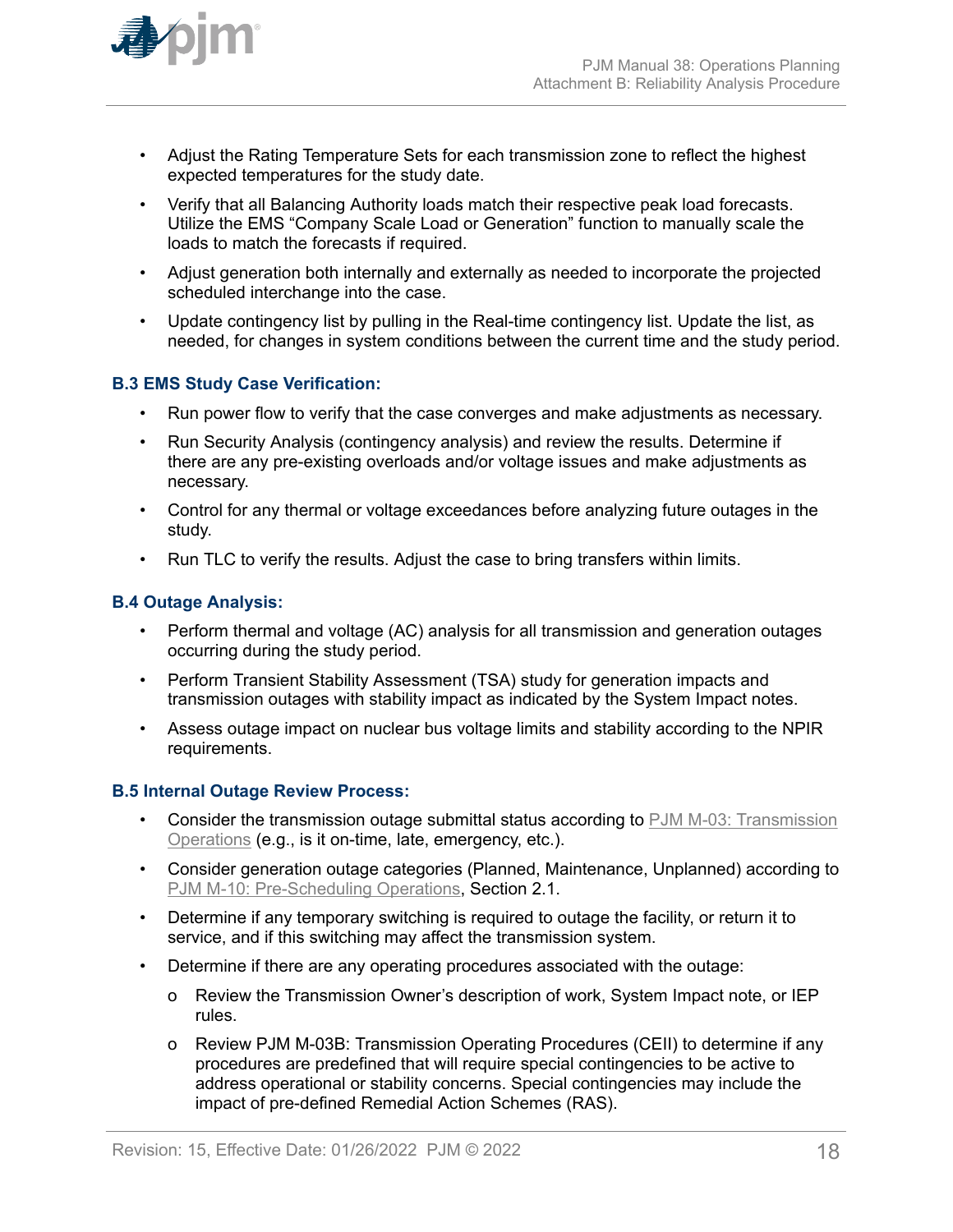

- o Review PJM M-03B: Transmission Operating Procedures (CEII) to determine if any predefined procedures require adjustment to thermal ratings or voltage limits to maintain system security.
- Implement/suppress contingencies in the study case as required to model any special operating procedures.
- Review Hotline, Protective Relay, and Protection System outage requests to identify any changes to normal fault clearing. Model any identified changes to normal fault clearing within the PJM EMS by modifying the applicable PJM Security Analysis contingencies to accurately study the system impact of Hotline, Protective Relay, and Protection System outages. (According to [PJM M-03: Transmission Operations,](http://www.pjm.com/~/media/documents/manuals/m03.ashx) Section 4: Transmission Owners must notify PJM of planned Hotline, Protective Relay, and Protection System outages by submitting these planned outage requests to eDART. All unplanned outages of this type are communicated to PJM Dispatch and subsequently submitted to eDART.)

#### **Note:**

For relay communication outages exceeding 5 days in duration, PJM will perform stability studies to assess impact to the BES. The communication outages may be on the redundant system in which case PJM will model the failure of the remaining communication for fast clearing and will assess stability based on the zone 2 clearing time. If there are any system performance issues as a result of the assessment, PJM will coordinate the next steps with the Transmission Owner.

- Determine if a morning load pick-up, off-peak, or multiple time/load studies need to be performed.
- Make necessary changes to the study case as a result of the outage review. For example, make contingency adjustments, implement special/operating/emergency procedures, make generator adjustments due to stability limits, etc.

#### **B.6 Internal Outage Analysis Process:**

- Implement the submitted (both planned and emergency) transmission and generation outages in the EMS study case.
- Process reactive tickets (D-curve changes and voltage regulator outages).
- Analyze generator reactive lead/lag tests.
- Run power flow and Security Analysis (contingency analysis) to determine any thermal, voltage, SOL, or IROL impacts arising from the outages and projected system conditions.
- Run the EMS Study Transfer Limit Calculator (TLC) to determine projected IROL facility operating limits.
- Perform an open-ended voltage study, based on projected system condition for the time of switching, for all long-line EHV outages. Note any changes to start times that may be required due to a high instantaneous voltage rise.
- Perform a transient stability (TSA) study for outages with stability impact and validate with PJM M-03B: Transmission Operating Procedures (CEII). If a generator is restricted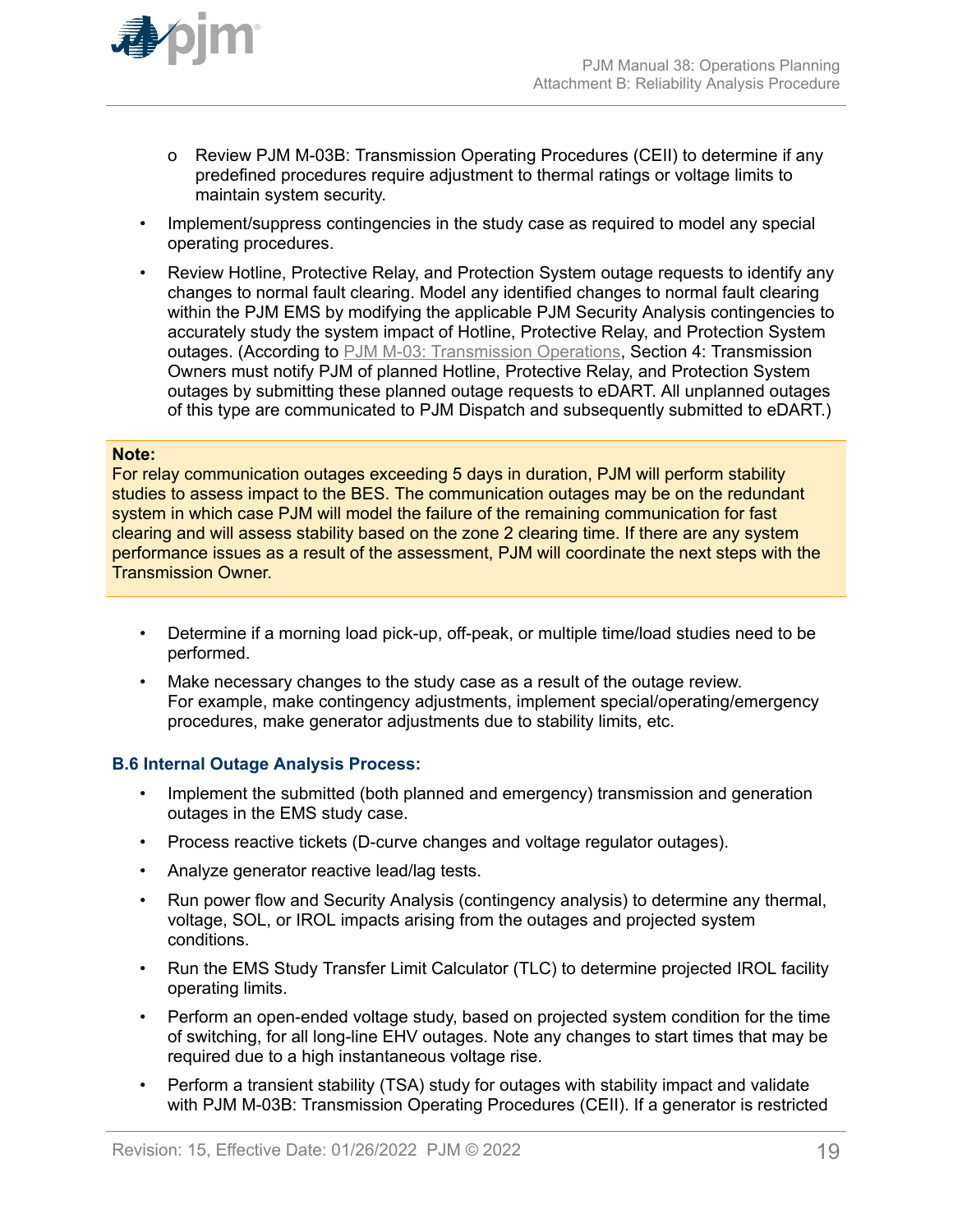

for stability, document and communicate the restrictions according to the [PJM M-03:](http://www.pjm.com/~/media/documents/manuals/m03.ashx) [Transmission Operations](http://www.pjm.com/~/media/documents/manuals/m03.ashx) Section 3.9 stability procedure.

- Resolve thermal overloads, voltage, SOL, and/or IROL exceedances with non-cost operations first, such as system reconfiguration, then by adjusting generation, if required. Refer to [PJM M-03: Transmission Operations](http://www.pjm.com/~/media/documents/manuals/m03.ashx) and PJM M-03B: Transmission Operating Procedures (CEII) for additional details regarding thermal and voltage controlling actions.
- Initiate contact with the affected Member TOs and/or external Reliability Coordinators to coordinate possible mitigation options; inform them of outage conflicts, the potential for off-cost operations, and/or possible outage denial based on PJM Market rules and/or reliability concerns.

#### **Note:**

PJM considers outages based on priority order. Forced and emergency outages have the highest priority followed by "On-time" outages then "Late" outages. The outages are analyzed for reliability and expected off-costs. Each outage is studied and any constraints (actual or facility/contingency pair) trending toward a limit or exceeding a limit is noted in eDART. The trending or exceeding of a limit in the study is referred to as potential "congestion". The limit may be any or a combination of thermal, voltage, or stability issues. If there is an expected constraint, PJM will mark the corresponding eDART ticket as "congestion expected". The "congestion expected" flag is used to indicate a potential issue that may occur in the Day-Ahead Market or in Real-time Operations. If there are non-cost controlling actions, changes to the generation pattern, or changes to system conditions, the noted congestion may not occur in the Day-Ahead Market or in Real-time Operations.

For "On-time" outages, PJM ensures the constraint can be mitigated by applying both non-cost and off-cost operations. If there are no limit exceedances as a result, the outage will be approved.

For "Late" outages, PJM will apply only non-cost operations. If the non-cost operations (such as PAR adjustments, transformer tap adjustments, MVAR adjustments, switching of capacitors and reactors, switching of transmission facilities) can mitigate the constraint, then the outage will be approved. Note, the ticket is still marked as "congestion expected". If the constraint cannot be mitigated, PJM will deny the outage for the scheduled time and work with the transmission owner to reschedule the outage.

If a constraint is impacted or can be helped with external generation sources, verify whether an IDC flowgate is in place and request the coordinated test for inclusion in M2M.

- Verify generator availability for expected off-cost operations. Check start-up times, noload/start-up costs, etc., to ensure the system reliability can be maintained.
- Verify corresponding generator outage tickets have been submitted in eDART for all transmission outages that bottle generator output.
- Cancel or reschedule generation outages or testing as needed to maintain system reliability. Communicate any cancellations:
	- o With direct voice to voice communication to respective GO/MOC;
	- o And logging such action within the eDART PJM comment section.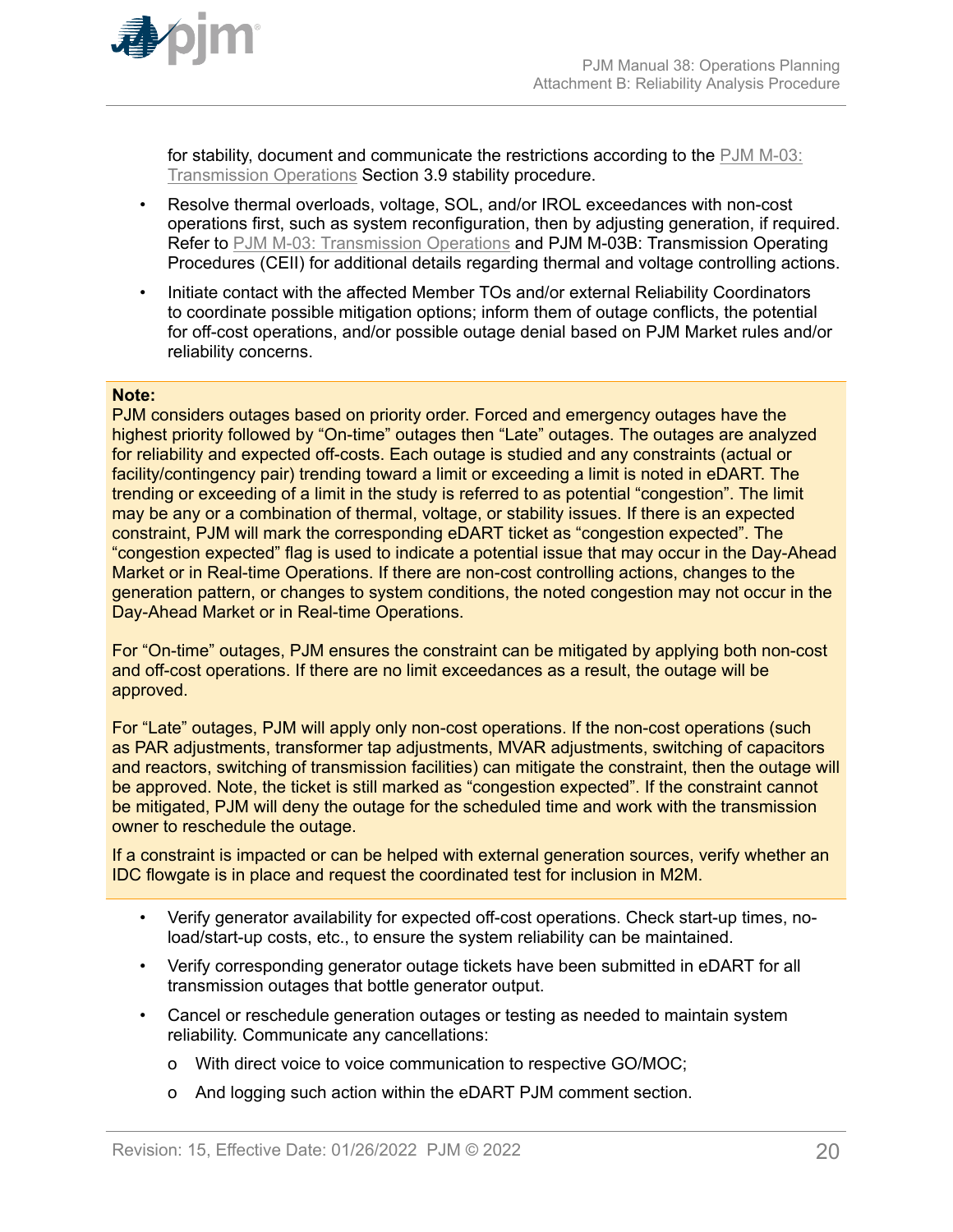

## **B.7 Analyze External Outages:**

- Review and implement the external SDX transmission and generation changes in the EMS study case. Run powerflow and Security Analysis to determine any thermal or voltage impacts arising from the outages.
- Analyze thermal overloads and voltage issues for possible solutions. Communicate and resolve issues with other RCs (MISO, TVA, NYISO, etc.).
- Verify if additional peak, off-peak, morning load pick-up, or other studies need to be done. If so, obtain an appropriate case and re-analyze the outages.
- Run the Transfer Limit Calculator (TLC) and check for impacts to transfer limits.

## **B.8 Day-Ahead Market Coordination:**

- Submit a copy of the PJM Transmission Log to the Day-Ahead Market operator by 10:00 hours. The following information must be submitted in the report:
	- o Note any outage that is projected to cause congestion and is submitted on–time.
	- o Note any outage submitted as an Emergency.
	- o Note any outage requiring pre-contingency switching and include the precontingency switching solution.
- Bridge the Day-Ahead generation commitment into the EMS study case.
- Analyze the impacts of the Day-Ahead generation commitment.
	- o Analyze the nuclear voltages (NPIR) and document the results in the Day-Ahead report. When the analysis identifies a nuclear voltage exceedance, PJM will inform the respective transmission owner, who in turn will inform the appropriate Nuclear Duty Officer (NDO). The notification may include a request for authorization to operate off-cost generation at the generation owner's expense to prevent an exceedance of the limit.
- Determine if any additional generation must be called on Day-Ahead to maintain transmission system reliability. Document required combustion turbines with notification + start-up times > 2 hours.

#### **B.9 Non-Market BES Facilities: Outage Approval Process**

PJM will evaluate and approve transmission outages consistent with [PJM M-03: Transmission](http://www.pjm.com/~/media/documents/manuals/m03.ashx) [Operations,](http://www.pjm.com/~/media/documents/manuals/m03.ashx) [PJM M-03B: Transmission Operating Procedures](https://www.pjm.com/library/manuals/private-m03.aspx) (CEII), PJM M-12: [Balancing](http://pjm.com/~/media/documents/manuals/m12.ashx) [Operations,](http://pjm.com/~/media/documents/manuals/m12.ashx) [PJM M-37: Reliability Coordination,](http://pjm.com/~/media/documents/manuals/m37.ashx) and [PJM M-38: Operations Planning](http://www.pjm.com/~/media/documents/manuals/m38.ashx) to ensure reliability is maintained on all BES facilities. Additional coordination may be required with the Transmission Owners for non-market BES facilities to ensure contingency results are consistent in Real-time Operations:

• For planned outages, the differences in contingency analysis results should be rationalized in advance and instruction provided to Real-time Operations as to which EMS analysis is more accurate (PJM or TO).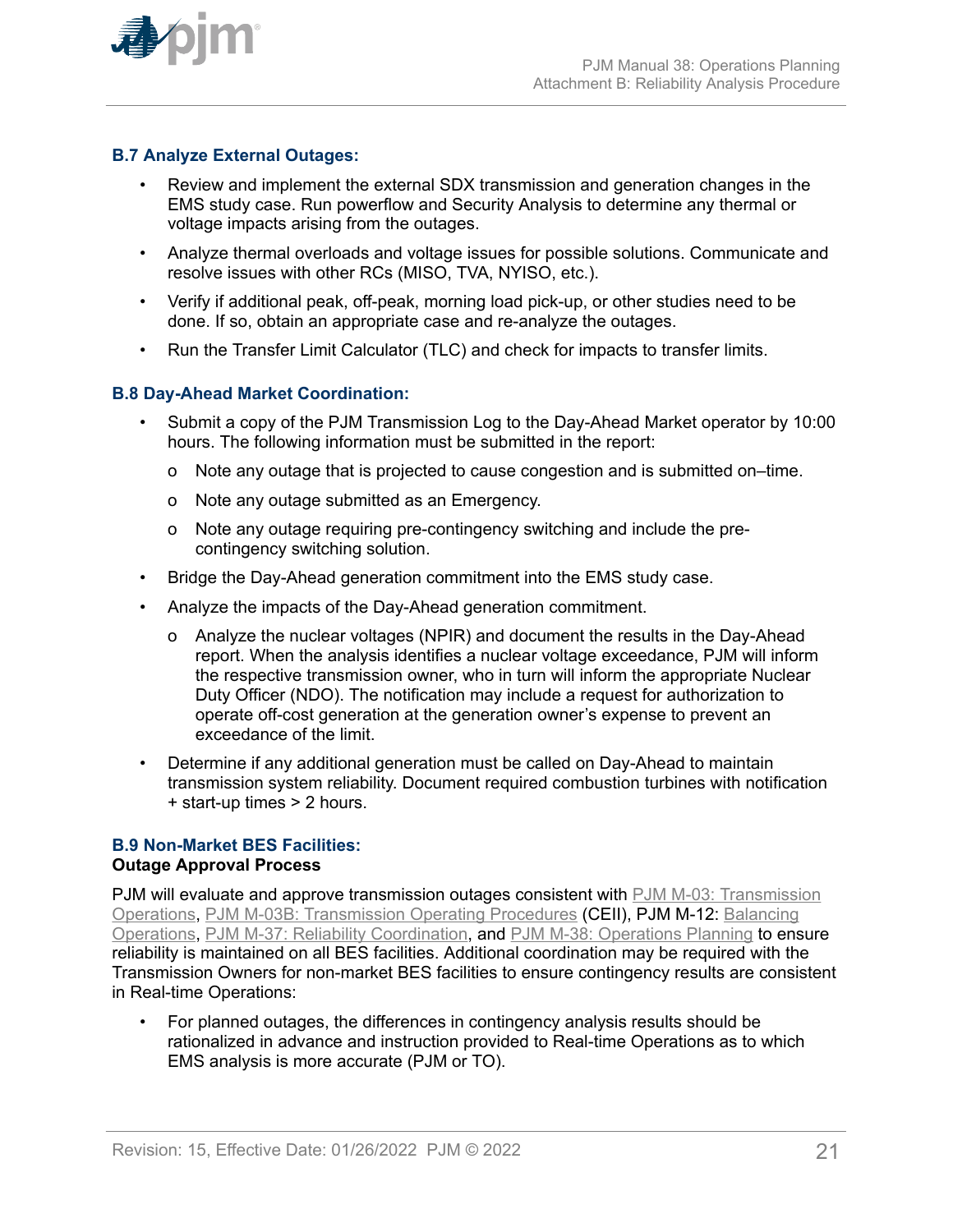

- An operating plan shall be agreed upon in advance, which may require the advanced scheduling of long-lead time generation at the expense of the Transmission Owner.
- The agreed upon controlling actions should be documented and communicated to PJM and TO or GO Dispatchers.
- Under certain conditions, a generator may violate GSU limits upon the loss of another facility. A generator will be permitted to operate above their emergency limits so long as a post-contingency reduction plan has been agreed upon. Pre-contingency reductions would be required in the absence of an agreed upon plan.

## **Resolving Modeling Differences**

For planned outages, the differences in PJM and TO EMS Security Analysis results should be rationalized in advance and instruction provided to Real-time Operations.

### **Real-time Controlling Actions**

Real-time controlling actions to Non-market BES facilities are prioritized as follows:

- Non-cost measures including:
	- o PAR adjustments.
	- o Transformer tap adjustments.
	- o MVAR adjustments.
	- o Switching capacitors and reactors in or out-of-service.
	- o Switching transmission facilities in or out-of-service.
	- o Curtailing transactions "Not-Willing-to-Pay" congestion.
- Issuing a Post-Contingency Local Load Relief Warning (PCLLRW).
- If the contingency overload is over its Emergency rating but below its Load Dump (LD) rating, PJM will manually direct the redispatch of effective generation at the request of the Transmission Owner. The effective generation will be cost-capped but not permitted to set LMP since the facility is not a "Market" facility. PJM will commit effective generation in order to minimize the total MW committed to control the constraint.
- If the contingency overload is over its Load Dump rating, PJM will manually direct the redispatch of effective generation to control the overload. The effective generation will be cost-capped but not permitted to set LMP since the facility is not a "Market" facility. PJM will commit effective generation in order to minimize the total MW committed to control the constraint.
- Controlling to GSU Limits: Under certain conditions, a generator may violate GSU limits upon the loss of another facility. A generator will be permitted to operate above their emergency limits so long as a post-contingency reduction plan has been agreed upon. Pre-contingency reductions are required in the absence of an agreed upon plan.

## **Maintaining System Reliability**

PJM is required to ensure system reliability is maintained; ensuring there is an operating plan for all BES facilities. If PJM or a TO analysis indicates that a planned facility outage would result in non-converged contingencies, post-contingency voltages below LD limits, post-contingency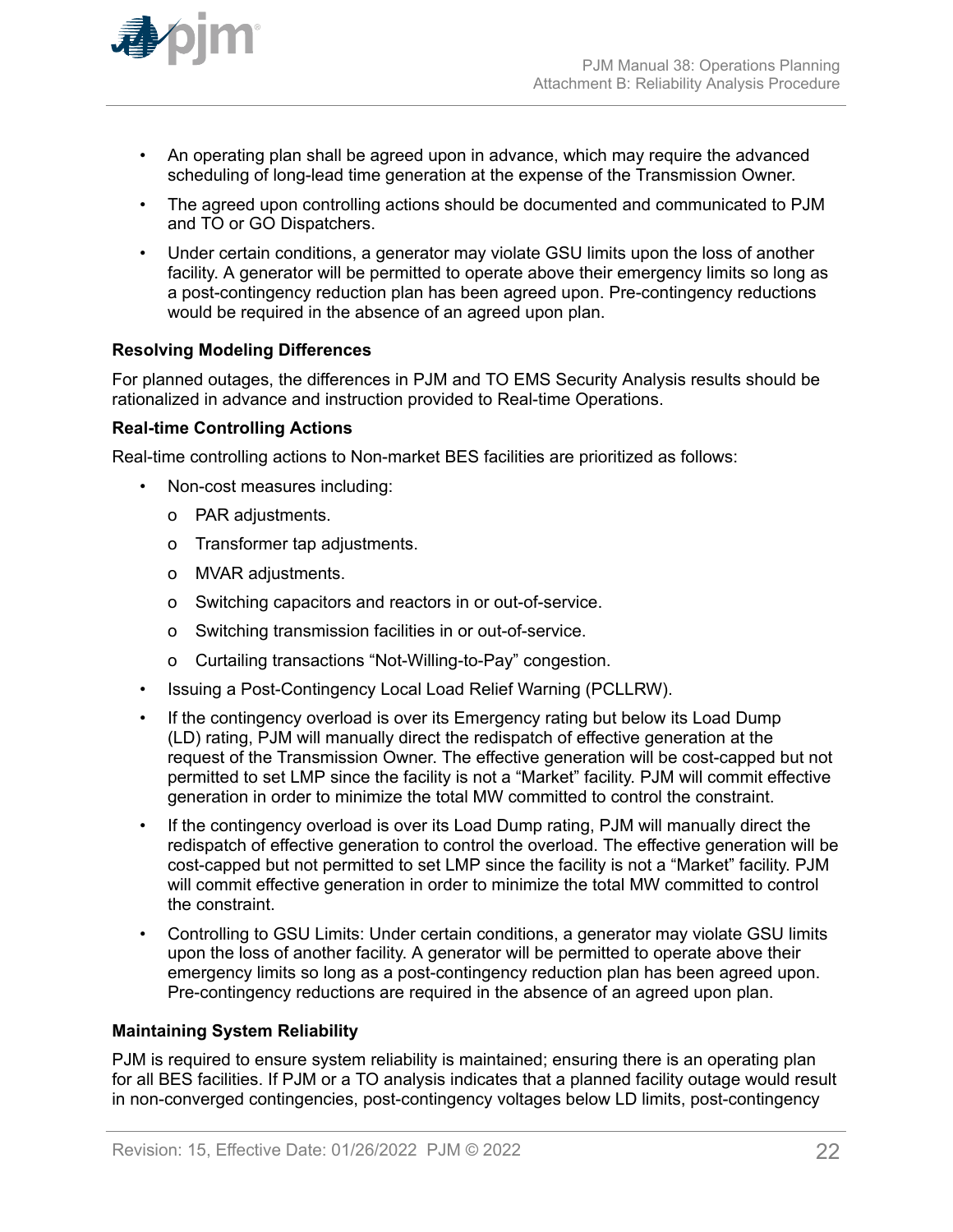

voltage drop exceedances, actual voltages below normal limits, or actual flows in excess of normal ratings after all non-cost measures are exhausted, the TO will be required to schedule generation through PJM or the planned outage will be cancelled.

#### **Note:**

A PCLLRW is not an acceptable controlling measure under system conditions where there are pre-contingency exceedances of the operating criteria or when there is insufficient time to dump load post-contingency.

### **B.10 Information Dissemination:**

#### **For outage approval studies**:

- Approve outage tickets in eDART by 14:00 EPT two-business days prior to the start of the outage.
	- o If an outage is not approved, it shall be rescheduled or moved into a canceled or denied state.
- If PJM denies a transmission outage, PJM shall:
	- o Notify via direct person-to-person communications a primary/secondary outage scheduler for the impacted TO(s);
		- − If direct contact cannot be made with a TO outage scheduler, PJM shall notify the real-time desk for the respective TO of the outage denial.
	- o Log the reason for denial, and the notified TO representative(s).

#### **For Day-Ahead studies**:

- Prepare and post the RC Day-Ahead report on a secure area of PJM website. Email the report availability to TO/TOP representatives and Operators, SOS-T members, and external RCs/BAs by 15:00 CST.
	- o The report consists of outages, contingencies, mitigation strategies, interchange schedules, study results, voltage regulation, MVAR testing schedule, and TLC Limits.
	- o Report internal (PJM) outages, 100 kV and above, that may impact internal or external facilities, outages causing congestion on market BES facilities, and outages impacting non-market BES facilities.
- Commit additional needed generation for specific constraints.
- Review the Day-Ahead report with the PJM Dispatchers and Shift Supervisor.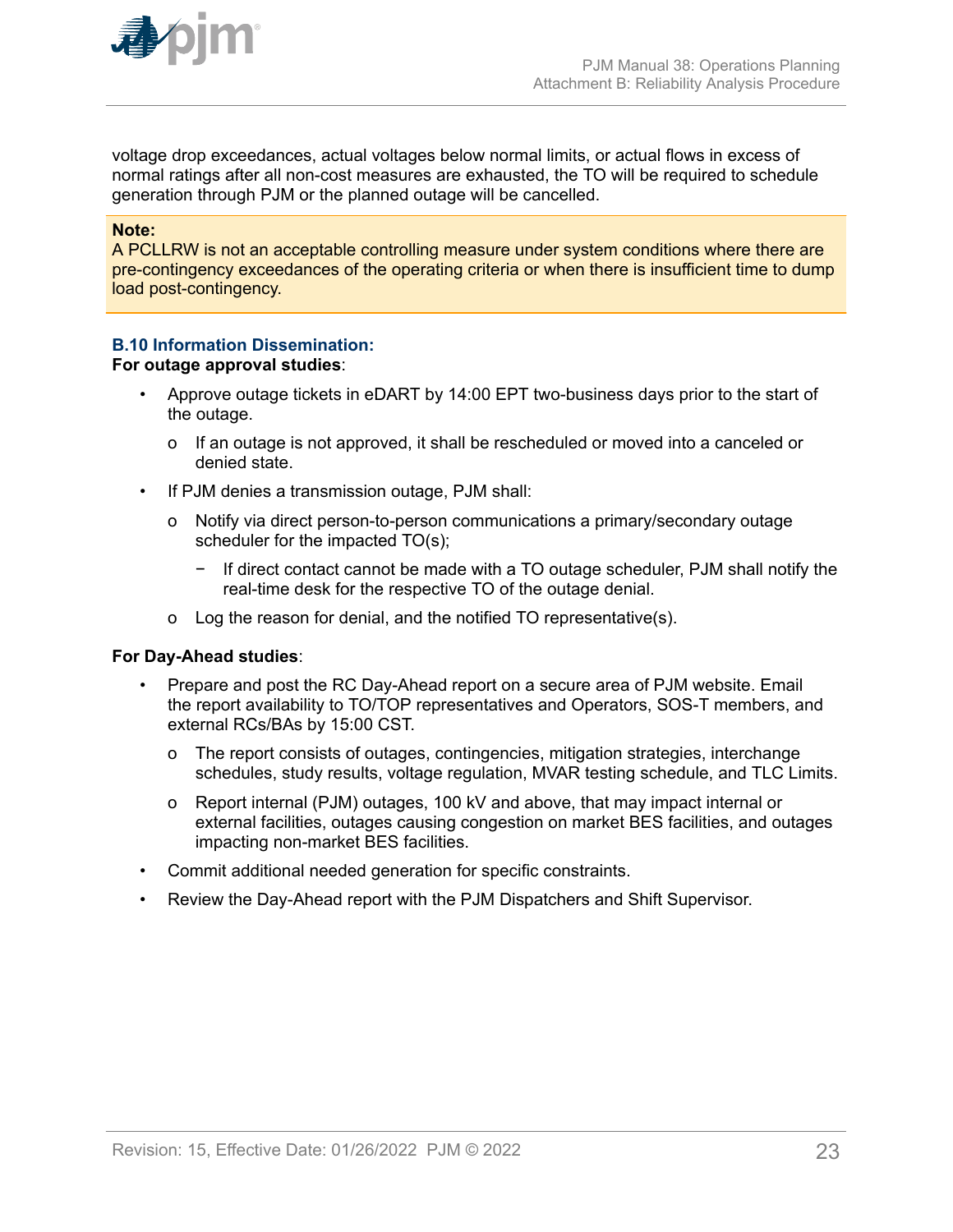<span id="page-23-0"></span>

## **Revision History**

#### **Administrative Change (02/24/2021):**

• Attachment B: Aligned bullet and section title

#### **Revision 14 (01/27/2021):**

• Periodic Review. Made minor grammatical changes and added references to M-03B: Transmission Operating Procedures.

### **Revision 13 (01/23/2020):**

- Periodic Review updated to address:
	- o Updated NERC Standard references throughout.
	- o Section 1.2: Updated interregional studies relating to NYISO studies.
	- o Attachment A: Added sensitivity analysis of 90/10 load forecast to the OATF scope.
	- o Attachment B: Updated Reliability Analysis procedure.

#### **Revision 12 (02/01/2019):**

- Cover to Cover Periodic Review.
- Attachment A: Updated OATF Scope.

## **Revision 11 (02/01/2018):**

- Cover to cover periodic review
- Attachment A: Updated OATF Scope
- Attachment B: Updated Reliability Analysis Procedure

#### **Revision 10 (02/01/2017):**

- Cover to Cover Periodic review: Corrected typos and grammar, updated references, updated cited NERC standards.
- Section 2.1 and 2.2: Updated sections to provide more clarity on generation and transmission outage coordination.
- Section 2.3: Added new section "Neighbor Outage Coordination and Resolution" to help clarify roles and responsibilities around neighboring outages, and internal outages with neighboring impact.
- Attachment A: Updated the OATF Scope.
- Attachment B: Updated Reliability Analysis Procedure.

#### **Revision 09 (02/01/2016)**:

• Periodic review: Corrected typos and grammar, revised terms for consistency, updated web link, and updated PJM reliability study procedures.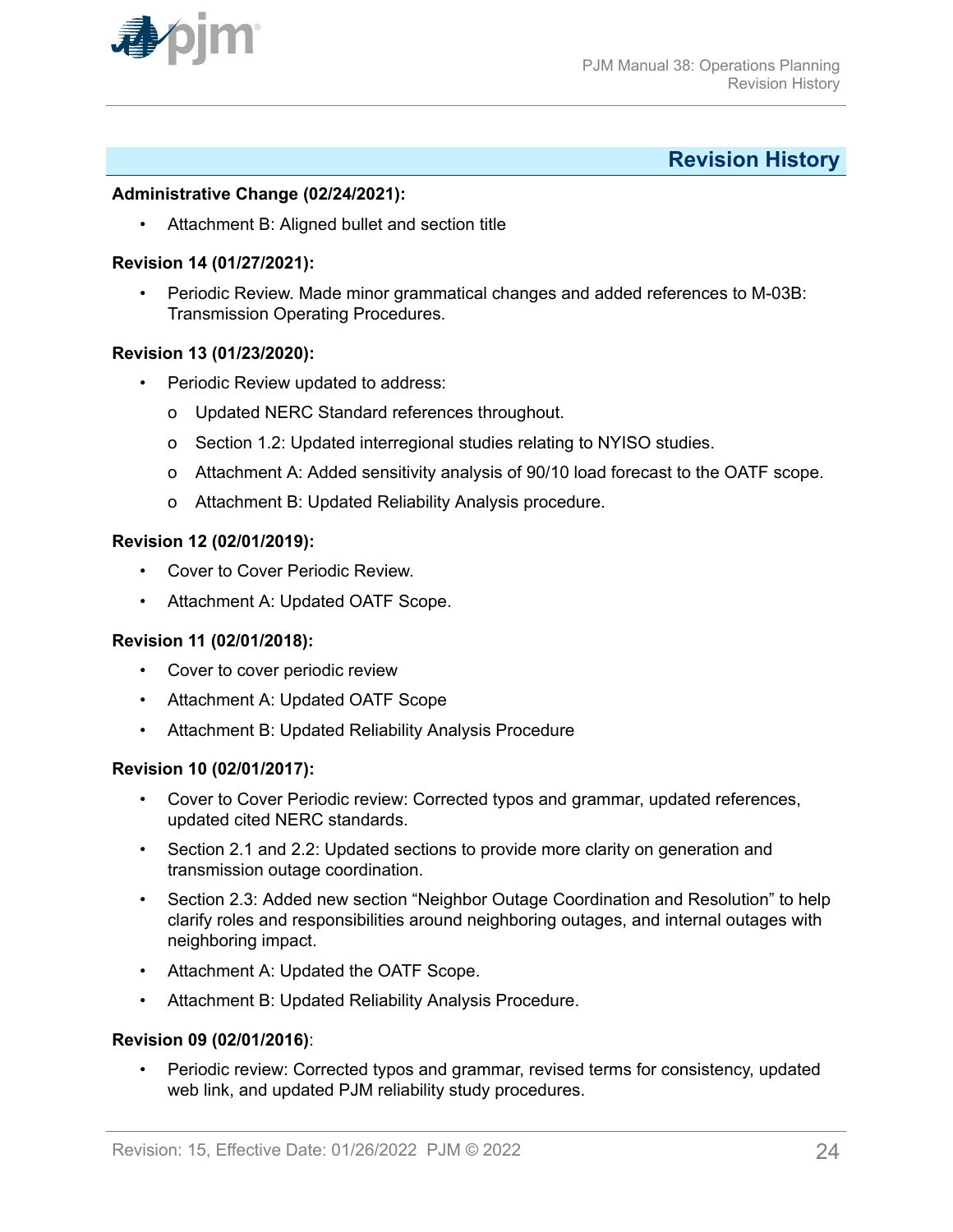

• Section 1.2: Updated interregional study.

#### **Revision 08 (06/01/2015)**:

- Revised Attachment A, Section A.1, A.2, and A.3 with the change of EKPC name, adding in City of Rochelle and other minor changes due to system upgrades.
- Revised Attachment A, Section A.4 to specify periodic review of IROL facilities.
- Revised Attachment B to update the study process, to assess NPIR impact, to request Market-to-Market coordination, and to perform stability study.

#### **Revision 07 (12/20/2012)**:

- Revised Attachment A, section A.4: added sensitivity study to monitor external facilities and contingencies along the PJM border. Added N-2 sensitivity analysis to avoid cascading outages due to relay-induced tripping.
- Revised Attachment A, section A.3.3: added note to incorporate significant DR into generation dispatch when appropriate (during summer OATF study)
- Revised Attachment B, section B.9: added the PJM action to redispatch if the contingency overload of a non-market BES facility is over its Load Dump rating.

#### **Revision 06 (10/12/2011)**:

- Revised Attachment A: OATF Scope revised to include Duke Energy Ohio / Kentucky*.*
- Revised Attachment A: removed 50/50 diversified sensitivity study from OATF Scope

#### **Revision 05 (05/01/2011)**:

- Annual Review
- Revised Attachment A: OATF Scope revised to include Cleveland Public Power (CPP) and the Cleveland reactive interface.
- Revised Attachment B: Transmission Reliability Analysis Procedure Section B.2 to include specific steps to capture the impacts of MISO wind in the study case.

#### **Revision 04 (01/01/2010)**:

• Attachment B: Added details to incorporate Wind Power Forecast.

## **Revision 03 (06/26/2009)**:

- Annual Review
- Reformatted to assist in compliance tracking.

#### **Revision 02 (02/10/2009)**:

- Section 3 and Attachment B: Provided clarifying details.
- Updated Attachment B: Transmission Reliability Analysis Procedure